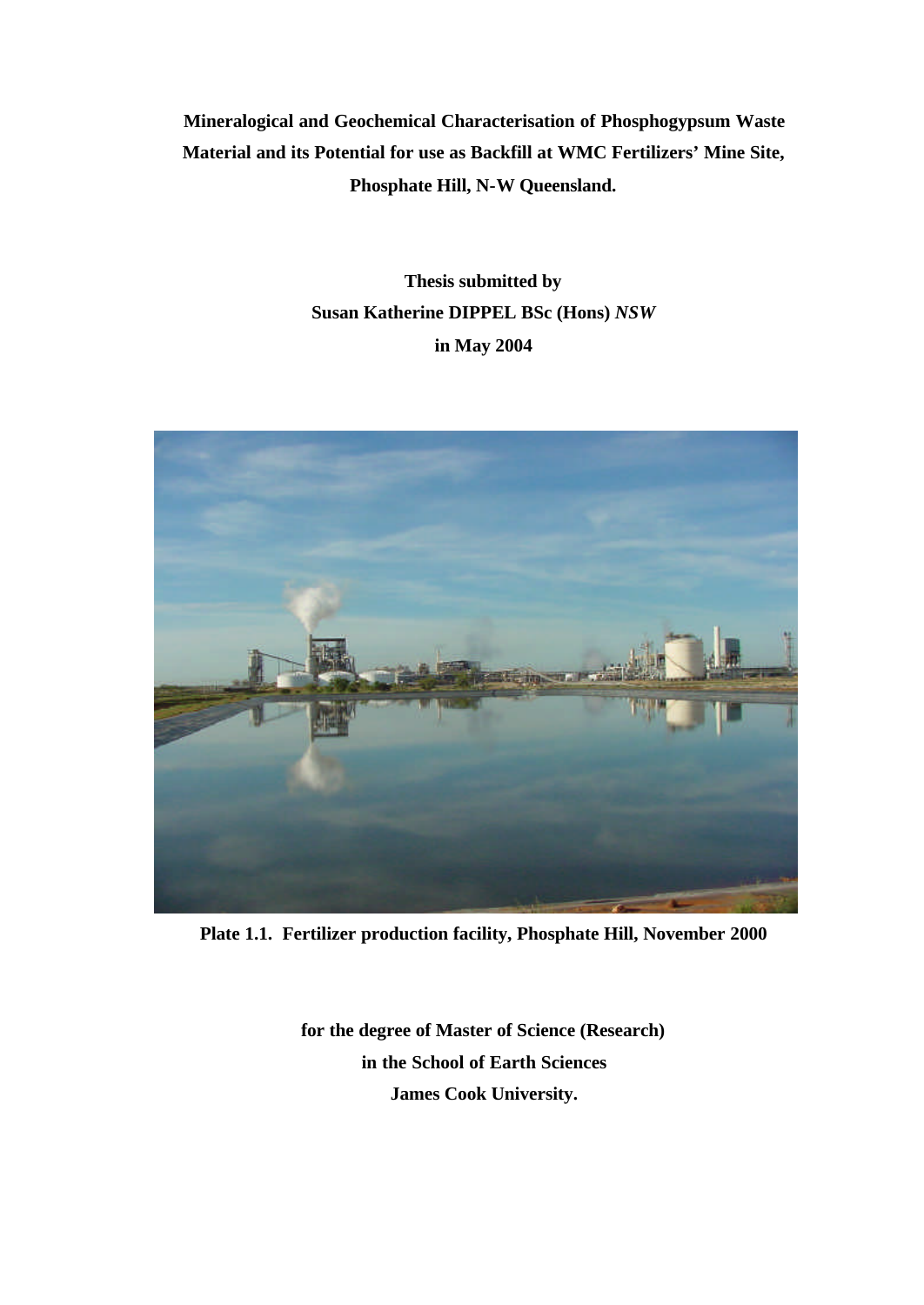## **STATEMENT OF ACCESS**

I, the undersigned, the author of this thesis, understand that James Cook University will make it available for use within the University Library and, via the Australian Digital Theses network, for use elsewhere.

I understand that, as an unpublished work, a thesis has significant protection under the Copyright Act and I do not wish to place any further restriction on access to this work.

\_\_\_\_\_\_\_\_\_\_\_\_\_\_\_\_\_\_\_\_\_\_\_\_\_\_\_\_\_\_\_\_\_\_\_\_ \_\_\_\_\_\_\_\_\_\_\_\_\_\_\_\_\_\_\_

Signature Date: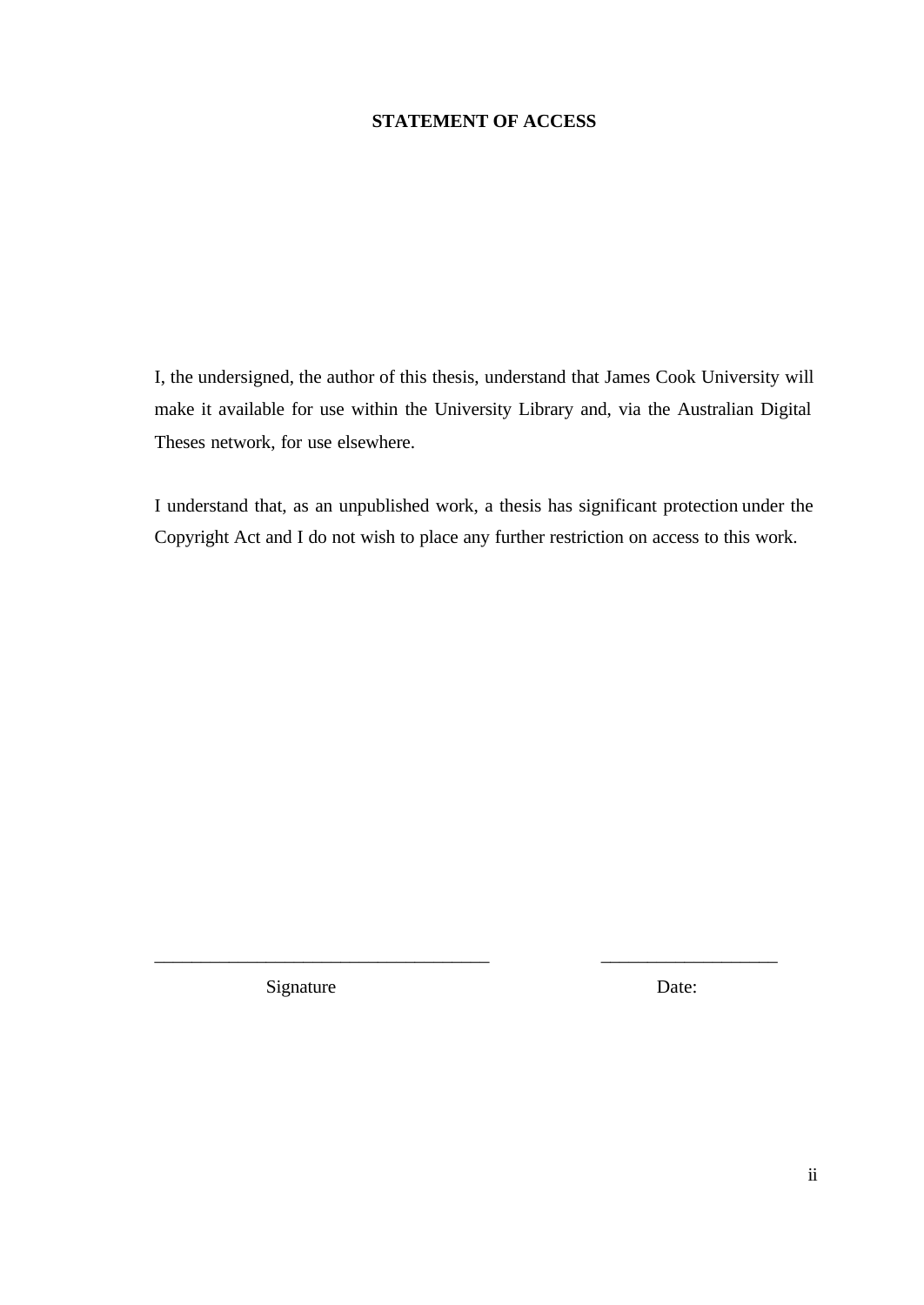## **DECLARATION**

I declare that my thesis is my own work and has not been submitted in any form for another degree or diploma at any university or other institution of tertiary education. Information derived from the published or unpublished work of others has been acknowledged in the text and a list of references is given.

\_\_\_\_\_\_\_\_\_\_\_\_\_\_\_\_\_\_\_\_\_\_\_\_\_\_\_\_\_\_\_\_\_ \_\_\_\_\_\_\_\_\_\_\_\_\_\_\_\_\_\_\_

Signature Date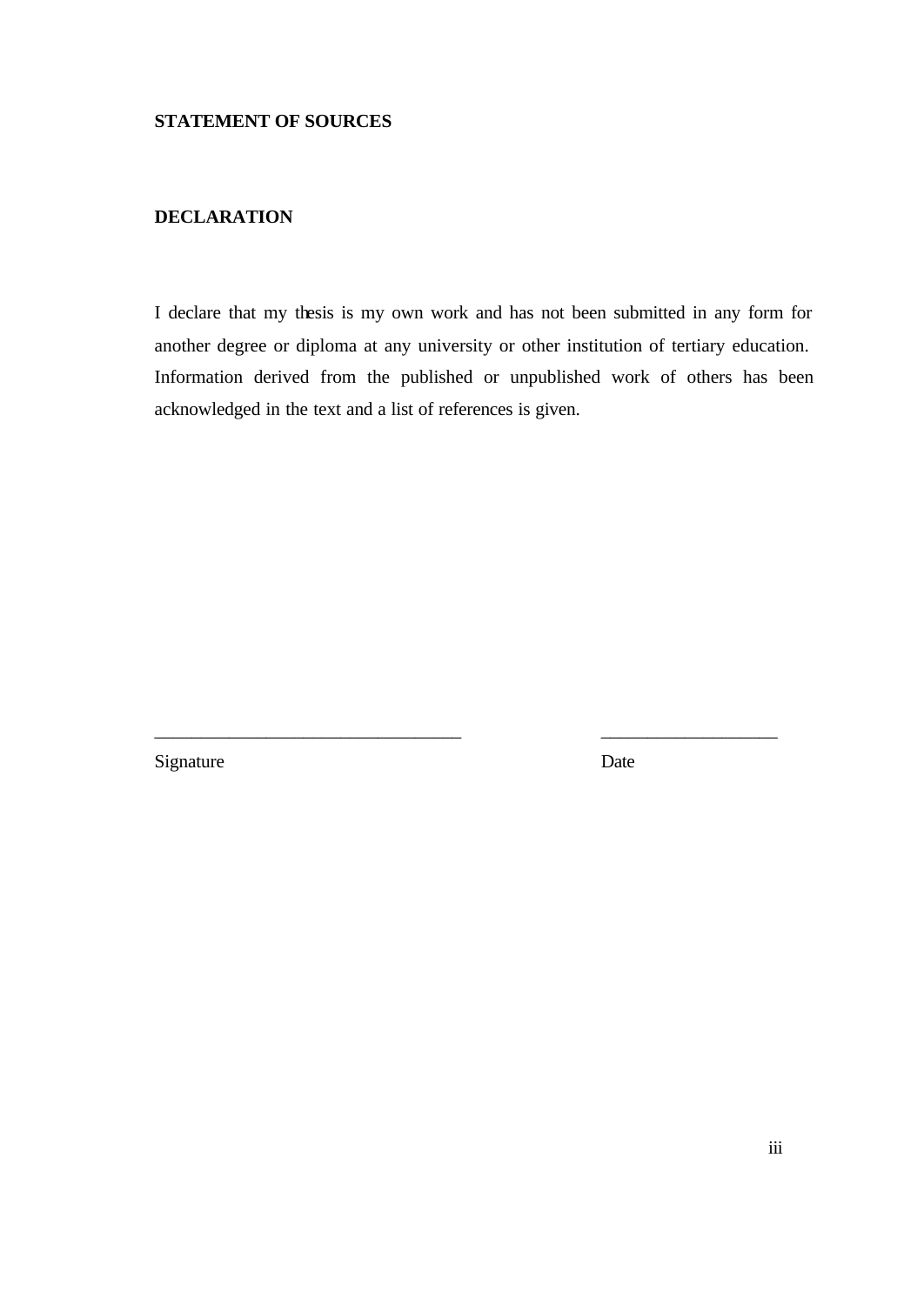#### **Acknowledgements**

WMC Fertilizers and WMC Resources for providing the research project and funding/study time to support it. The staff of the Mining and Gypsum department for assistance, support and encouragement at all times during the project. James Cook University for supporting the project by providing a scholarship covering HECS.

Mr Shane Barker, Mr Jeremy King, Mr Adrian Royal, Mr Nick Supljaglev and the gypsum crew for very helpful advice, suggestions and general assistance in the sampling and interpretation operations. Mr Craig Ritchie for discussions and practical assistance on chemistry-related matters. Mr Bruce Sommerville for discussions on the intricacies of correlation coefficients and other matters statistical and for production of ore body averages. Mr Fortunato Rossi and FlightWest, Ansett and Alliance Airlines at various times for permission to transport the samples by air from site to Townsville.

My supervisor, Assoc Prof Bernd Lottermoser, for his guidance and assistance (scientific and editorial) throughout the course of the project. Mr Paul Givney of the Department of Earth Sciences, James Cook University, Townsville Campus, for construction of the dissolution columns. Ms Michelle Hough, PhD student at JCU, Townsville, for discussions on phosphorites and for generously allowing me use of some of her material.

Mr Alan Chappell, Dr Kevin Blake and staff at the Advanced Analytical Laboratories of JCU for prompt analyses and helpful advice. Mr John Faithful and staff at the Australian Centre for Tropical Freshwater Research at JCU for analyses of leachate. Dr Sue Brown and staff of the Australian Nuclear Science and Technology Organisation for efficient radionuclide analyses and discussions. Mr Doug Abbott of SNF (Australia) Pty Limited for clarification of Phosphate Hill flocculants. The Florida Institute of Phosphate Research library for promptly providing reams of background research material on phosphogypsum.

Most importantly, my husband, Perry, for general support, encouragement and the occasional bit of pushing to get things done.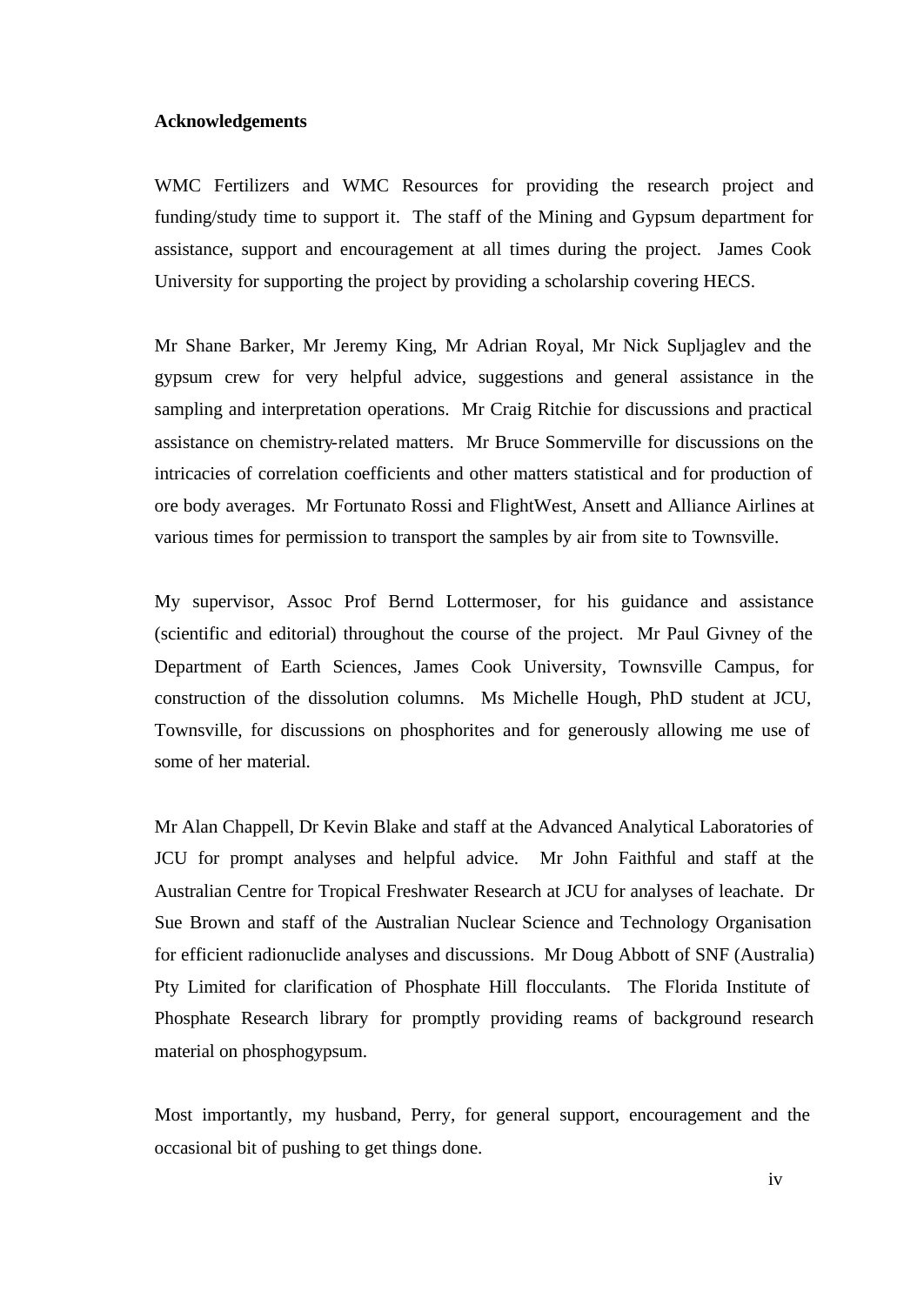#### *Abstract*

The WMC Fertilizers operation at Phosphate Hill, north-west Queensland, began production of ammonium phosphate fertilizer in late 1999. In the production process, Cambrian marine phosphorites are crushed and dissolved (acidulated) in sulphuric and phosphoric acid to produce stronger phosphoric acid and, as a by-product, phosphogypsum (PG). The phosphoric acid is used, with ammonia, for fertilizer production while the PG is permanently stored on-site in gypsum stacking facilities.

In common with other fertilizer plants, the volume of PG in storage at Phosphate Hill has increased rapidly. Eventually tens of millions of tonnes of the material will need to be maintained in permanent facilities. Above-ground stacks, such as those currently used, will be subject to erosion, potentially forming sources of pollutants for the surrounding pastoral country. An alternative option is to store the PG in the voids left after mining of the phosphorite ore body. This would immediately negate most opportunities for erosion of, and contamination from, the storage facilities. This study was instigated to assess the likely impact of in-pit disposal.

Very little work had been done on characterizing the PG produced at Phosphate Hill. A single initial set of analyses taken from samples obtained during the commissioning period identified the major components and subjected the material to rigorous mechanical testing. By contrast, this study has focussed on fully identifying the mineralogy, chemistry, radiochemistry and physical characteristics of the PG in its two main species: the hemihydrate (bassanite -  $CaSO<sub>4</sub>$ .0.5H<sub>2</sub>O) as it is produced from the phosphoric acid plant and the dihydrate (gypsum  $-$  CaSO<sub>4</sub>.2H<sub>2</sub>O) that is transported from the re-slurry tank into the gypsum stack for storage. In addition, the liquid component of the PG slurry, derived from acid process water that is recirculated through the stacking system, has also been analysed.

The results show that the four species of calcium sulphate can be found in the PG. Bassanite  $(CaSO<sub>4</sub>.0.5H<sub>2</sub>O)$  is dominant in the hemihydrate filter cake but also remains in the stack material. Dihydrate gypsum  $(CaSO<sub>4</sub>.2H<sub>2</sub>O)$ , including species with extra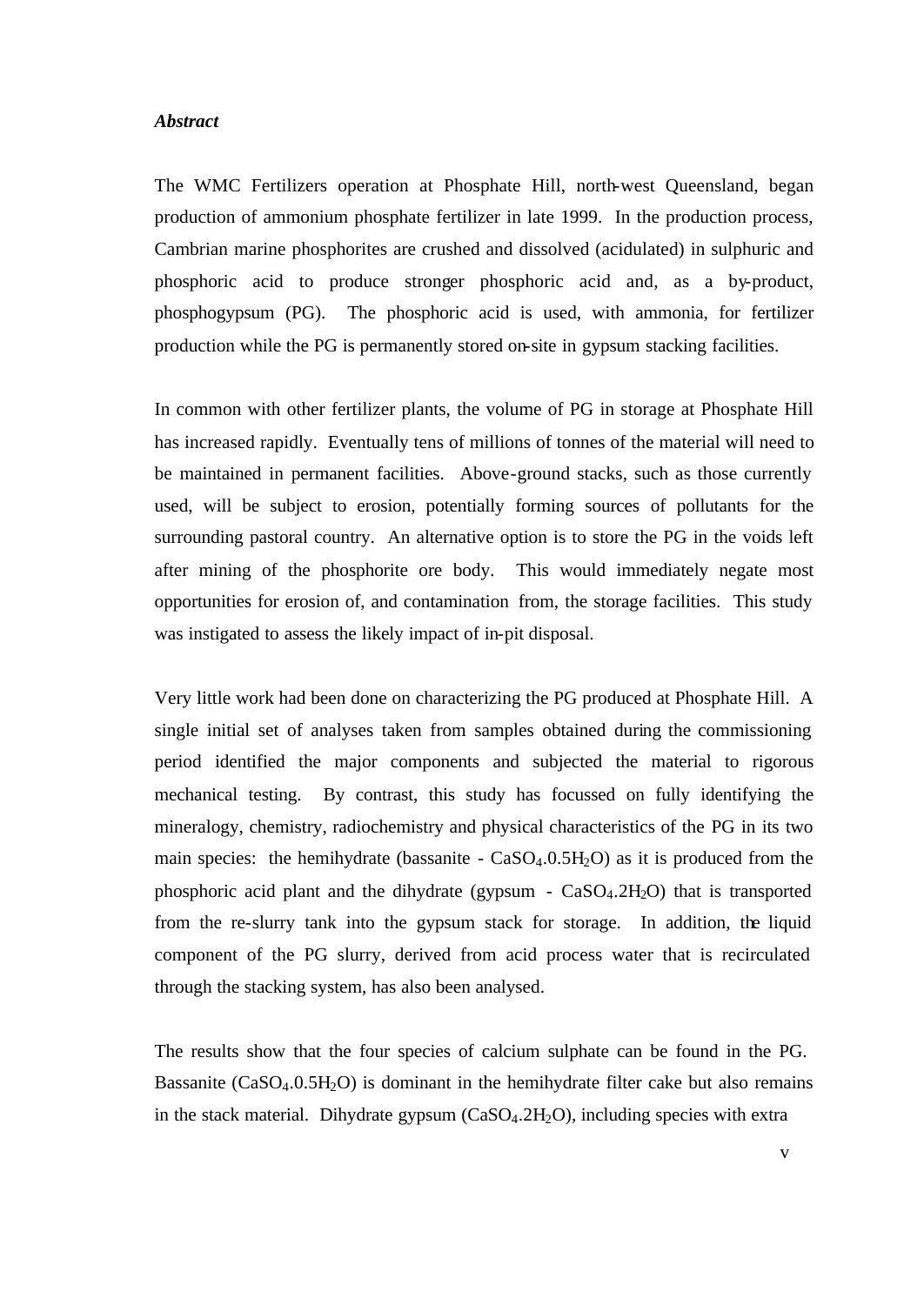$H<sub>2</sub>O$  molecules (identified as  $*0.5H<sub>2</sub>O$ ), dominates the stack gypsum but also occurs at low levels in the hemihydrate filter cake. Anhydrite (CaSO<sub>4</sub>) is also found at low levels within samples from both areas.

Quartz  $(SiO<sub>2</sub>)$  is the other dominant mineral in the PG assemblage. This is at significant levels (>20%) and causes the PG to be notably different to that produced elsewhere in the world, where quartz makes up  $<1\%$  of the total. The high volumes of this mineral result from the make-up of the parent phosphorite ore body, which has a comparatively high level of chert and silicified siltstone and shale.

 $P_2O_5$  levels are elevated and relate primarily to the presence of co-precipitated and reprecipitated phosphates and remnant phosphoric acid with very minor amounts of unreacted phosphorite and phosphatised chert and siltstone. Mica (paragonite [NaAl<sub>2</sub>(Si<sub>3</sub>Al<sub>1</sub>O<sub>10</sub>(OH)<sub>2</sub>] and probably muscovite  $[K_2A_4[S_4A_2O_{20}](OH, F)_4]$  and glauconite  $[(K,Ca,Na)_{\sim 1.6}(Fe^{3+},Al,Mg,Fe^{2+})_{4.0}Si_{7.3}Al_{0.7}O_{20}(OH)_4]$  sourced from the ore body) was a consistent presence at low levels in the PG mix. An unidentified amphibole was also found, although some doubts exist as to the accuracy of the XRD technique to adequately identify such minerals at the low levels seen here. If correct, the latter is probably from the hornblende group (magnesiohastingsite to hastingsite) that occurs in the basement Kalkadoon Granodiorite, or from the basement Proterozoic metasediments of the Plum Mountain Gneiss and Corella Formation. Various clays, most commonly smectite  $((\frac{1}{2}Ca,Na)_{0.7}(Al,Mg,Fe)_{4}[(Si,Al)_{8}O_{20}](OH)_{4}.nH_{2}O)$  and clinoptilolite  $((Na,K)_{6}[Al_{6}Si_{30}O_{72}]$ .24H<sub>2</sub>O) were also consistently present.

Major element analyses are consistent with the mineralogical interpretation. Elements, apart from Ca, S and Si and including F, were at levels similar to those found in PG manufactured at other sites around the globe. Trace elements showed elevated levels of Ba, Mn and Pb relative to foreign-sourced PG. This appears to reflect the primary and secondary (weathering products) mineralogy of the ore body.

Crystal morphology was also shown to be similar to that produced abroad, at sites as diverse as the USA, north Africa and the Middle East. The gypsum component of the Phosphate Hill PG appears to contains fewer acicular crystals and no swallow-tail twins were observed, unlike at other sites. Massive clusters are common.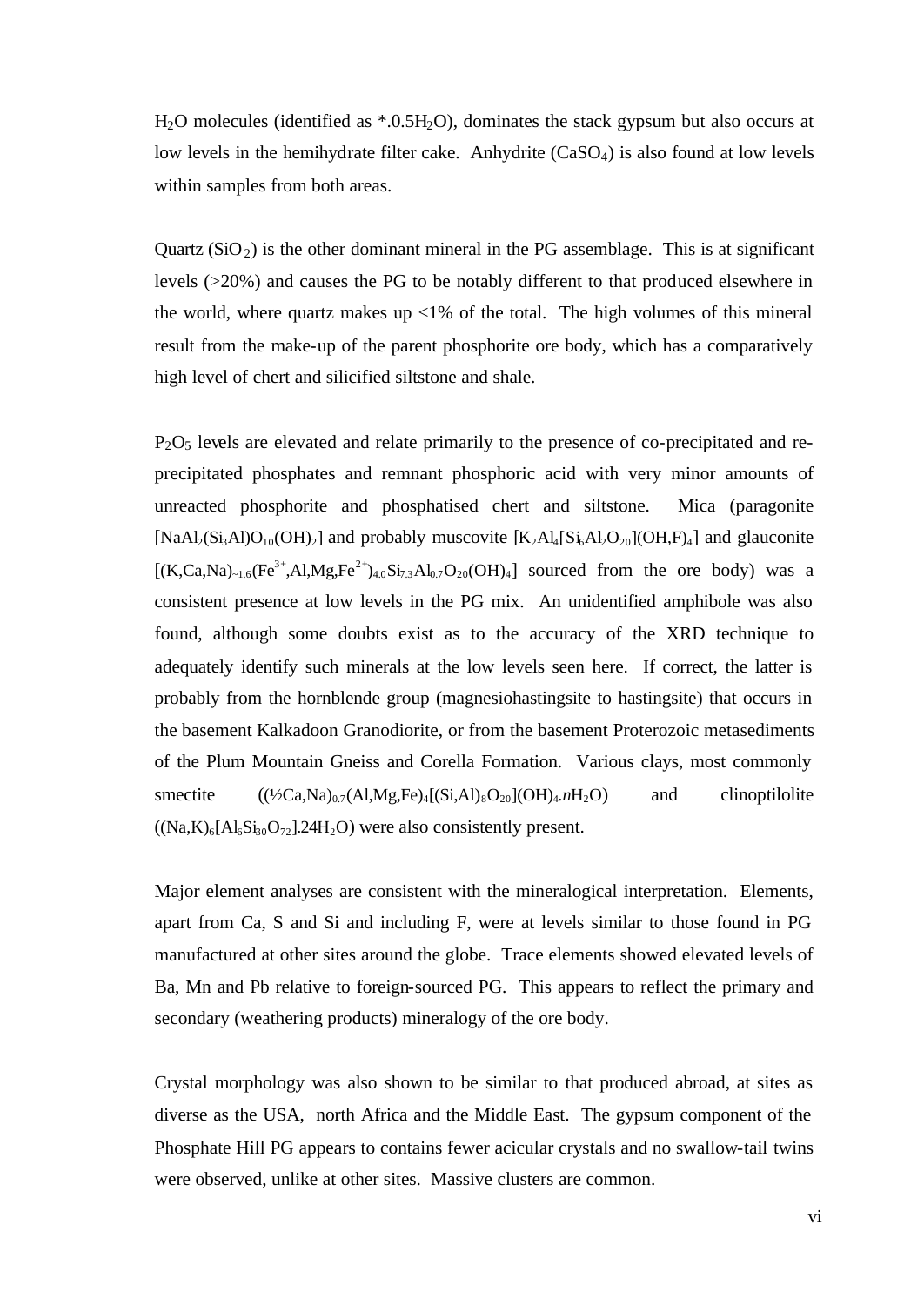Radiochemical analyses have identified U-238, Po-210, Pb-210, Ra-226 and Rn-222 as being present in the ore and throughout the manufacturing process. All are present to varying degrees in the PG but the U-238 tends to partition more into the fertilizer. None of the radionuclides occur at levels that could be considered a risk. However, the study has identified that recirculation of the fluids through the re-slurry-stacking circuit is concentrating the radionuclides occurring in the process water. This issue will need to be monitored and addressed by the Company in future.

The second part of the project has been to study the effects of dissolution on the PG if placed into surface mining voids as backfill. At Phosphate Hill, potential dissolution of mine backfill material can be derived from two sources. The first is the monsoonal "wet season" over summer, where individual rain events can result in over 150mm of rain falling in the space of a few hours, leading to flash flooding and inundation of wide areas around the local watercourses. This has the potential to result in the temporary submergence of any of the backfilled areas located within the flood plain. The second source is from interaction of the PG with the groundwater. The latter will occur because the Beetle Creek Formation, which hosts the ore body, also contains the local aquifer and post-mining recharge will see the SWL return to pre-mining levels, well above the floors of the pits.

Dissolution experiments were performed using hemihydrate and two forms of dihydrate PG, simulating approximately two years' annual rainfall/intermittent full inundation of a PG backfill pile by either groundwater or floodwater. The dihydrate PG was newlydeposited material that still contained high levels of fluid and "aged" dihydrate that had been on the stack for 4-6 months and was dry. Analyses of the dissolution and the preand post-dissolution PG showed that highly contaminated dissolution would occur in the first 2-3 flushing events and that levels of contaminants fall rapidly with further flushing. The major long-term contaminant has been identified as sulphates and acid derived from gypsum dissolution. Ca and total P are also significant. Radionuclide analysis of leachate could not be undertaken in this study but should be considered for any future studies, if the Company plans to utilise in-pit disposal of PG.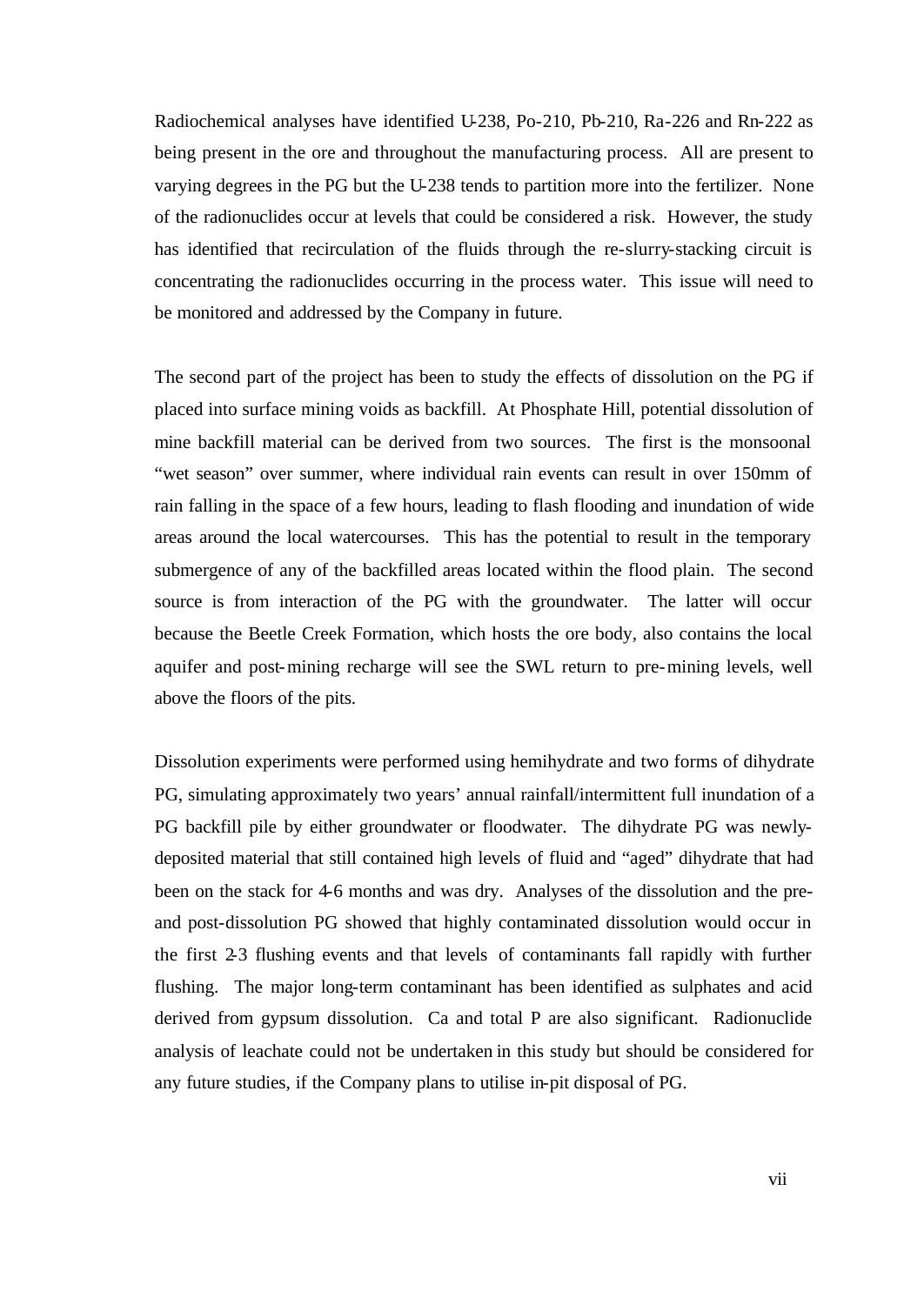Gypsum dissolution is also likely to be a long-term problem in that the aquifer is essentially a closed system. This, along with the dominant flow direction, will result in concentration of any contaminants in the southern part of the aquifer. Basic simple modelling of the effects of a sulphate-rich solution mixing with the groundwater at its current quality suggests that the sulphate may reach levels of concern for human consumption  $(i.e. >500mg/l)$  with an input of contaminated fluid the equivalent of <25% of the total volume of the aquifer. As the site is covered by active pastoral leases the effect of sulphate contamination of groundwater on cattle was also considered. In this environment problems occur at sulphate levels of  $\sim 1000$  mg/l which the modelling suggests would not occur until a mix of 50% leachate to 50% groundwater was achieved. Although this appears to be a remote possibility for contamination of the whole aquifer, the very high transmissivity of the aquifer will result in a polluted plume being drawn directly into wells that are pumping, which could easily result in the ingestion of poor quality water by cattle drinking from troughs supplied by any such bore. Acidification of the groundwater could also possibly occur with the escape of acid leachate into the aquifer, with the pH of the water rapidly falling below the preferred minimum of pH 6 at relatively low levels of mixing (10% leachate to 90% groundwater). Acidification to this extent can cause acidosis in cattle, a condition that is potentially fatal.

Phosphorous is also present in high levels in the PG leachate. There is potential for this to lead to outbreaks of toxic cyanobacteria in water storage tanks and troughs in the warmer months, which can result in fatalities in cattle through liver or respiratory failure. However, this potential may be buffered by the likely acidity of any high-P leachate, as cyanobacteria prefers neutral to alkaline water conditions.

Although contaminated leachate can be largely contained by use of liners and capping material, the use of PG as backfill at Phosphate Hill faces challenges that would be extremely difficult to overcome. The mining method leaves walls that are sub-vertical (>70º) and exposes the full ore seam on the down-dip side of the ore body. Pit floors have a dome-and-basin morphology. Although the latter could be flattened and lined, the steep walls, with their exposures of abrasive, sharp-edged phosphorite would preclude the use of most lining materials. The scale of earth-moving and lining required would also be cost-prohibitive.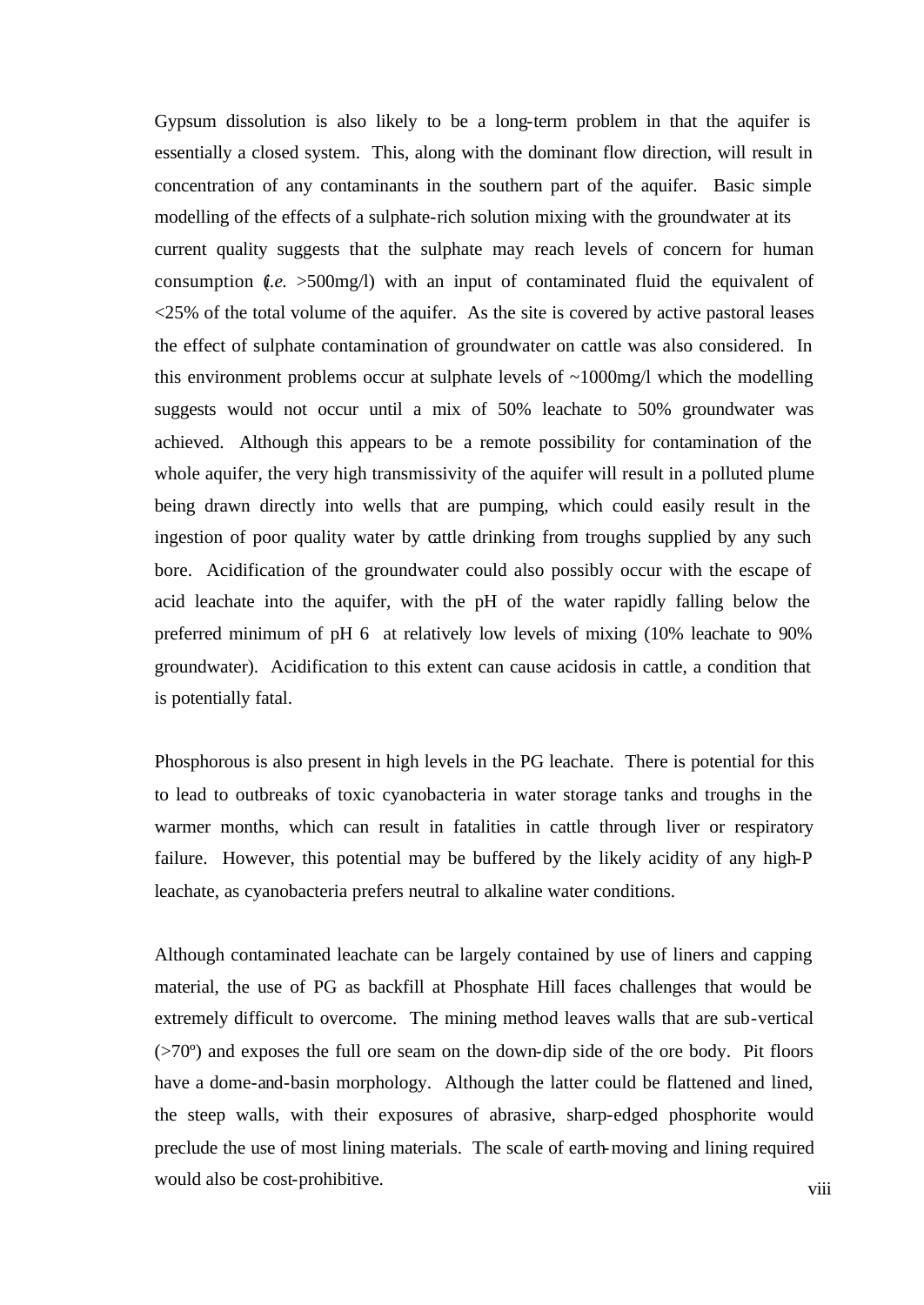The type of PG used for backfilling operations and the method of delivery also create difficulties. Filter cake hemihydrate PG would require a very large truck fleet and/or the construction of a new overland conveyor. Once deposited, the material's tendency to form large, loose clumps would allow rapid through-flow of fluids. PG slurry could be piped directly to its deposition point, requiring the construction of an extensive pipe network, but is otherwise completely unsuitable for the task due to the liquid component. Dry dihydrate PG is the best material for backfill. However, it would also require a very large truck fleet and the act of rehandling the material from stack to pit would create dust problems for the term of the rehandling exercise. After deposition the leachate problem would still exist, albeit produced at a slower rate due to the dihydrate's lower permeability. The leachate problem could be countered by using a layer-cake style of construction where calcareous rocks are interlayered with PG to neutralise any fluids derived from the PG. Despite this, other engineering and environmental issues probably preclude the use of even this method of backfill.

This study has produced the base-line information required for any future work involving the PG, such as the recommendation for trials of in-pit dumping to go ahead, observing a range of conditions. As a result, it is recommended that WMCF only use dihydrate PG as backfill in areas that are well above the natural standing water level and that have been adequately lined. The majority of PG will still need to be stored in lined and capped stacks, as are currently used. It is also recommended that the radionuclide content of the recycled stack fluids being regularly monitored and plans drawn up to deal with the contaminated fluids if it proves necessary. Future research should also be conducted on radionuclide transport and behaviour in PG leachate.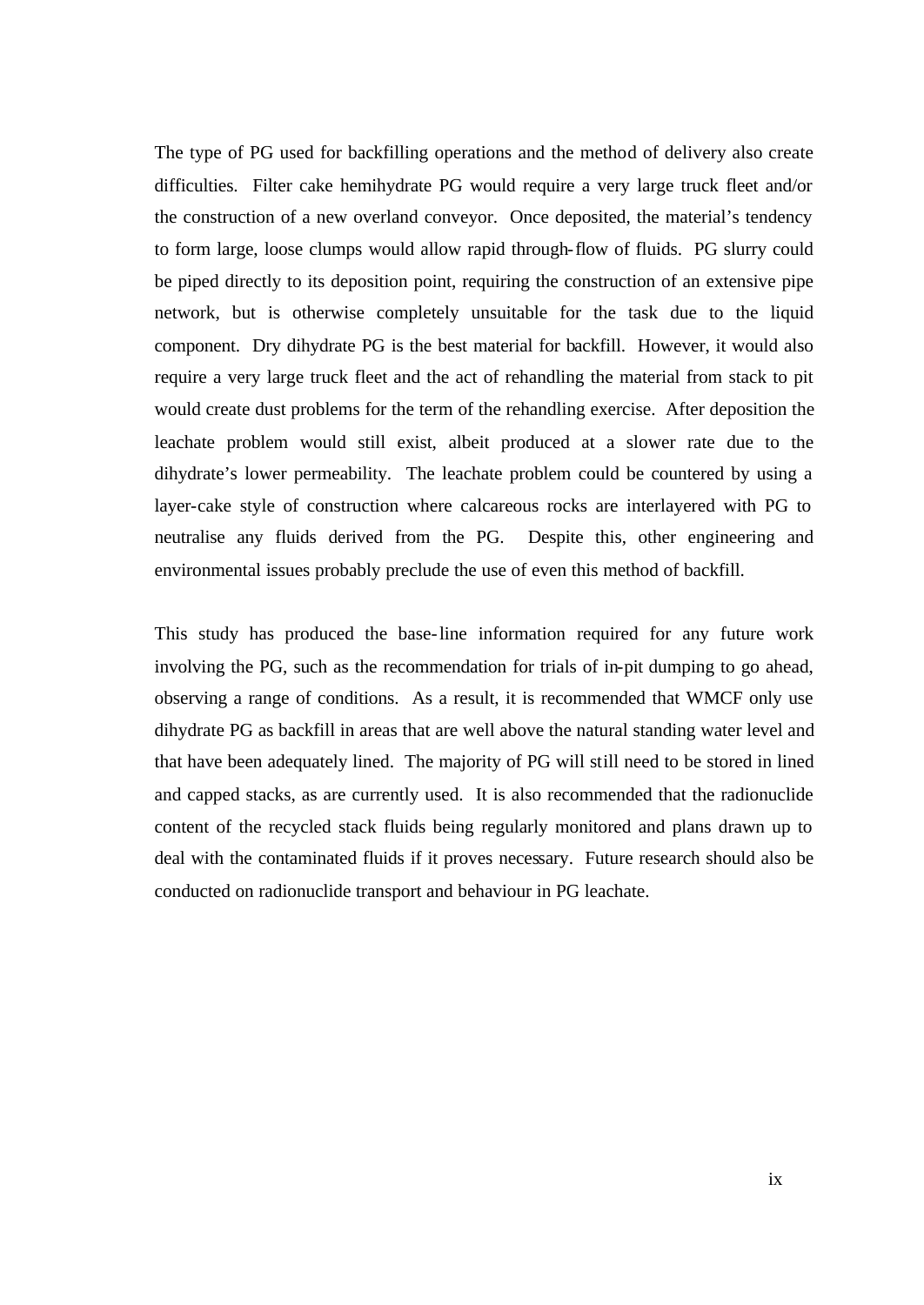# **Table Of Contents**

| 1.0 |                    | <b>INTRODUCTION</b>                |                                               | $\boldsymbol{2}$ |   |
|-----|--------------------|------------------------------------|-----------------------------------------------|------------------|---|
|     | 1.1                | Purpose                            |                                               | 3                |   |
|     |                    | 1.1.1                              | Previous Work                                 | 3                |   |
|     |                    |                                    | 1.1.2 PG Production                           | $\overline{4}$   |   |
|     |                    | 1.1.3                              | <b>PG</b> Research                            | 5                |   |
|     |                    | 1.1.4                              | Limitations on PG Re-use                      | 8                |   |
|     | 1.2                | Location                           |                                               | 9                |   |
| 2.0 |                    | <b>BACKGROUND</b>                  |                                               | 12               |   |
|     | 2.1                |                                    | Introduction                                  | 13               |   |
|     | 2.2                |                                    | <b>PG</b> Stacking                            | 13               |   |
|     | 2.3                | Geology                            |                                               | 14               |   |
|     |                    | 2.3.1                              | <b>Regional Setting</b>                       | 14               |   |
|     |                    | 2.3.2                              | Duchess Embayment                             | 18               |   |
|     |                    | 2.3.3                              | Ore Body – Monastery Creek Phosphorite Member | 22               |   |
|     | 2.4                |                                    | Hydrogeology                                  | 28               |   |
|     | 2.5                | <b>Production Process Overview</b> |                                               |                  |   |
|     |                    | 2.5.1                              | Mining Method and Stockpile Management        | 32               |   |
|     |                    | 2.5.2                              | <b>Beneficiation Plant</b>                    | 35               |   |
|     |                    | 2.5.3                              | Phosphoric Acid Production                    | 36               |   |
|     |                    | 2.5.4                              | <b>Ammonia and Granulation Plants</b>         | 40               |   |
|     |                    | 2.5.5                              | Sulphuric Acid Plant                          | 43               |   |
|     |                    | 2.5.6                              | <b>PG Stacking Method</b>                     | 45               |   |
| 3.0 | <b>METHODOLOGY</b> |                                    |                                               |                  |   |
|     | 3.1                |                                    | Introduction                                  | 52               |   |
|     | 3.2                |                                    | <b>PG Slurry Sampling</b>                     | 53               |   |
|     |                    | 3.2.1                              | Equipment                                     | 55               |   |
|     |                    | 3.2.2                              | Method                                        | 56               |   |
|     | 3.3                | <b>Dihydrate Sampling</b>          |                                               | 57               |   |
|     | 3.4                | Hemihydrate Sampling               |                                               |                  |   |
|     | 3.5                |                                    | <b>Dissolution Column Analyte Sampling</b>    | 58               |   |
|     |                    | 3.5.1                              | <b>Field Leach Columns</b>                    | 58               |   |
|     |                    |                                    | 3.5.1.1 Equipment                             | 58               | X |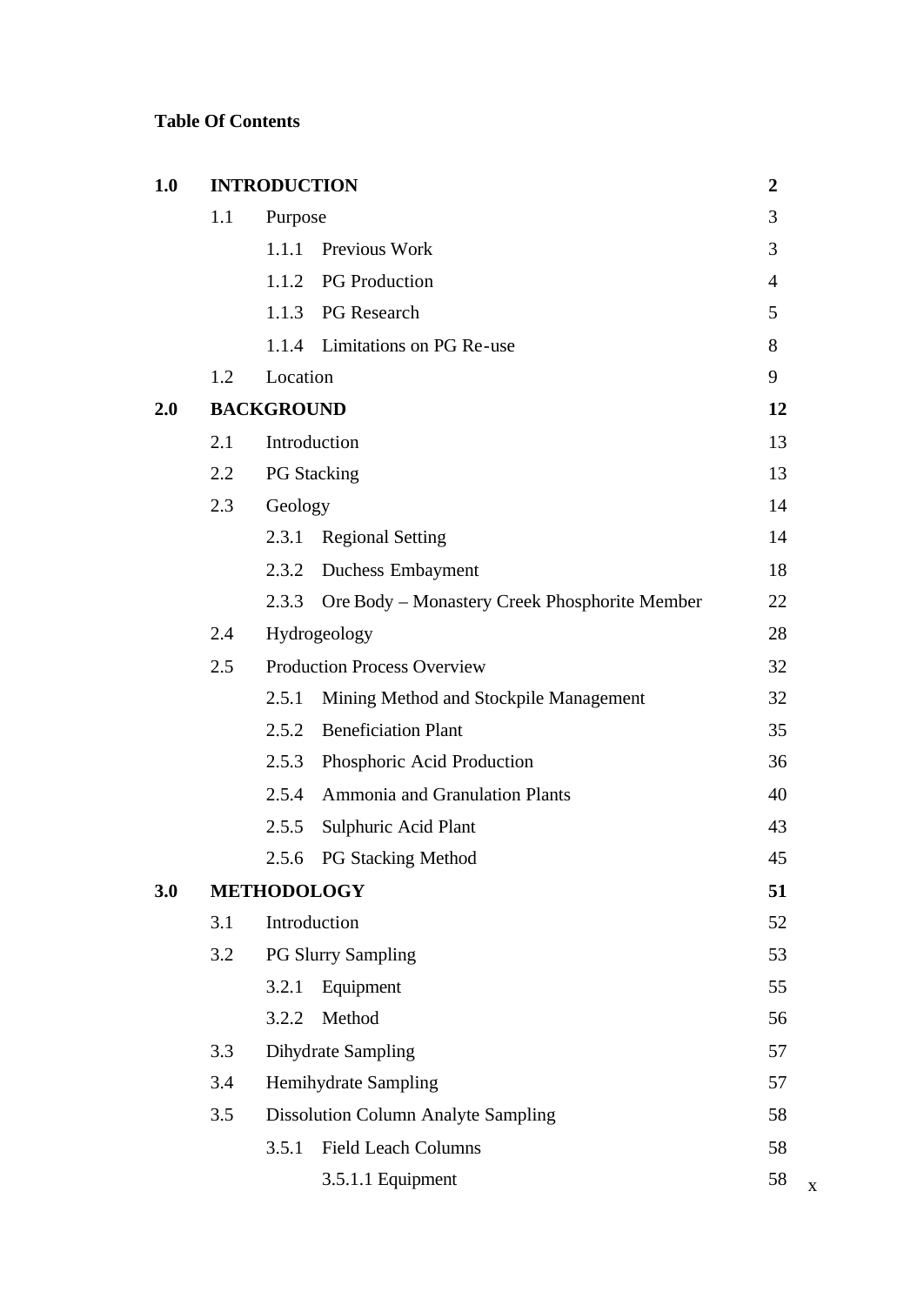|     |                  |                            | 3.5.1.2 Method                                       | 60  |
|-----|------------------|----------------------------|------------------------------------------------------|-----|
|     |                  | 3.5.2                      | <b>Laboratory Dissolution Columns</b>                | 61  |
|     |                  |                            | 3.5.2.1 Equipment                                    | 62  |
|     |                  |                            | 3.5.2.2 Method                                       | 63  |
|     | 3.6              |                            | Methods of Analysis                                  | 64  |
|     |                  | 3.6.1                      | X-Ray Fluorescence Spectrometry (XRF)                | 65  |
|     |                  |                            | 3.6.1.1 Semi-quantitative X-ray Fluorescence         |     |
|     |                  |                            | Spectrometry                                         | 65  |
|     |                  |                            | 3.6.1.2 Quantitative X-ray Fluorescence Spectrometry | 65  |
|     |                  | 3.6.2                      | Powder X-Ray Diffraction (XRD)                       | 66  |
|     |                  | 3.6.3                      | Inductively Coupled Plasma Mass Spectrometry (ICPMS) |     |
|     |                  |                            | and Atomic Spectometry (ICPAES)                      | 67  |
|     |                  | 3.6.4                      | <b>Particle Sizing</b>                               | 67  |
|     |                  | 3.6.5                      | Scanning Electron Microscope (SEM)                   | 68  |
|     |                  | 3.6.6                      | <b>Analyte Chemistry</b>                             | 68  |
|     |                  | 3.6.7                      | Radionuclides                                        | 68  |
| 3.7 |                  | <b>Sampling Objectives</b> |                                                      | 69  |
| 4.0 | <b>RESULTS</b>   |                            |                                                      | 71  |
| 4.1 | Introduction     |                            |                                                      | 72  |
| 4.2 | <b>PG Slurry</b> |                            |                                                      | 72  |
|     | 4.2.1            |                            | PG Slurry Liquid Phase Chemistry                     | 74  |
|     | 4.2.2            |                            | PG Slurry Solid Phase (Dihydrate) Chemistry          | 77  |
|     | 4.2.3            |                            | <b>Relative Elemental Abundance</b>                  | 80  |
|     | 4.2.4            |                            | <b>PG Particle Slurry Sizing</b>                     | 81  |
|     | 4.2.5            |                            | <b>Seasonal Variation</b>                            | 82  |
|     | 4.2.6            |                            | <b>Heavy Metals</b>                                  | 88  |
| 4.3 |                  | Dihydrate PG               |                                                      | 90  |
|     | 4.3.1            |                            | Dihydrate PG XRF Results                             | 91  |
|     | 4.3.2            |                            | Dihydrate PG SEM Results                             | 93  |
|     | 4.3.3            |                            | <b>Correlation Coefficients</b>                      | 96  |
| 4.4 |                  | Hemihydrate PG             |                                                      | 98  |
|     | 4.4.1            |                            | Hemihydrate PG XRF Results                           | 98  |
|     | 4.4.2            |                            | Hemihydrate PG SEM Results                           | 100 |
|     |                  |                            |                                                      |     |

xi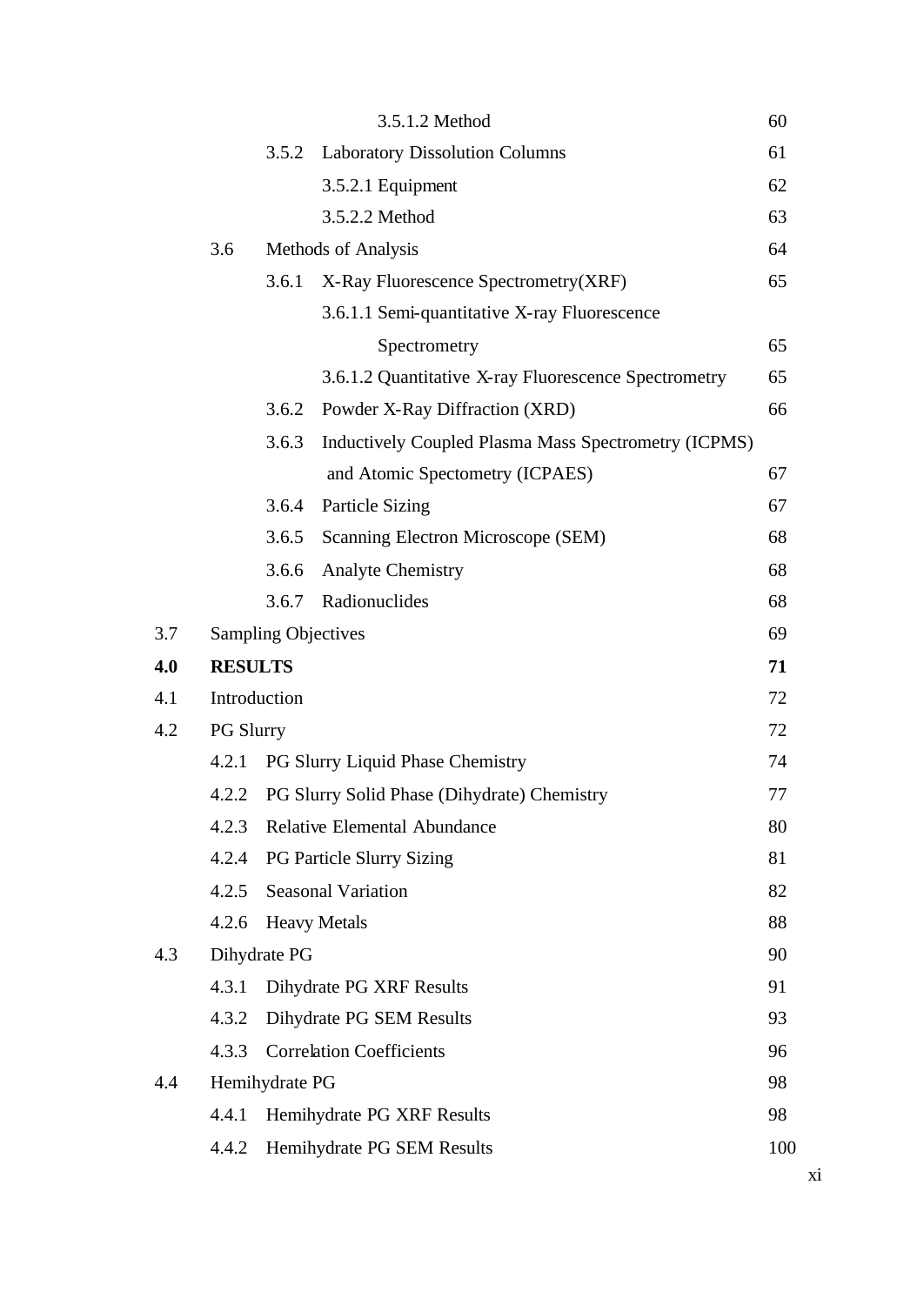| 4.5 |         | Non-PG phases                     |                                                                | 101 |
|-----|---------|-----------------------------------|----------------------------------------------------------------|-----|
| 4.6 |         | <b>Dissolution Columns</b>        |                                                                | 105 |
|     | 4.6.1   | Pre-Dissolution PG Analyses       |                                                                | 105 |
|     | 4.6.2   | Post-Dissolution PG Analyses      |                                                                | 107 |
|     | 4.6.3   | <b>Analyte Leachate Results</b>   |                                                                | 115 |
|     | 4.6.4   |                                   | Physical Response of PG to Addition of Water                   | 121 |
|     |         | 4.6.4.1                           | Hemihydrate PG                                                 | 122 |
|     |         | 4.6.4.1(i)                        | Age                                                            | 122 |
|     |         | 4.6.4.1(ii)                       | Particle Size                                                  | 123 |
|     |         | 4.6.4.1(iii)                      | <b>Dissolution Behaviour</b>                                   | 123 |
|     |         | 4.6.4.1(iv)                       | Particle Growth                                                | 123 |
|     |         | 4.6.4.1(v)                        | <b>Water Retention</b>                                         | 123 |
|     |         | 4.6.4.2                           | "New" Dihydrate PG                                             | 124 |
|     |         | 4.6.4.2(i)                        | Age                                                            | 124 |
|     |         | 4.6.4.2(ii)                       | Particle Size                                                  | 124 |
|     |         | 4.6.4.2(iii)                      | <b>Dissolution Behaviour</b>                                   | 125 |
|     |         | 4.6.4.2(iv)                       | Particle Growth                                                | 125 |
|     |         | 4.6.4.2(v)                        | <b>Water Retention</b>                                         | 126 |
|     |         | 4.6.4.3                           | "Old" Dihydrate PG                                             | 126 |
|     |         | 4.6.4.3(i)                        | Age                                                            | 126 |
|     |         | 4.6.4.3(ii)                       | Particle Size                                                  | 126 |
|     |         | 4.6.4.3(iii)                      | <b>Dissolution Behaviour</b>                                   | 126 |
|     |         | 4.6.4.3(iv)                       | Particle Growth                                                | 127 |
|     |         | 4.6.4.3(v)                        | <b>Water Retention</b>                                         | 127 |
| 4.7 |         | Radionuclides                     |                                                                | 127 |
| 4.8 | Summary |                                   |                                                                | 129 |
| 5.0 |         | <b>DISCUSSION</b>                 |                                                                | 131 |
|     | 5.1     | Introduction                      |                                                                | 132 |
|     | 5.2     |                                   | Chemical and Physical Characteristics of PG                    | 133 |
|     | 5.3     | <b>Slurry Liquid</b>              |                                                                | 150 |
|     | 5.4     | Element Abundance in PG Slurry    |                                                                | 151 |
|     | 5.5     | <b>Particle Sizing</b>            |                                                                | 153 |
|     | 5.6     |                                   | Seasonal Variation Within PG Slurry Solid and Liquid Chemistry | 154 |
|     | 5.7     | <b>Dissolution Column Results</b> |                                                                | 157 |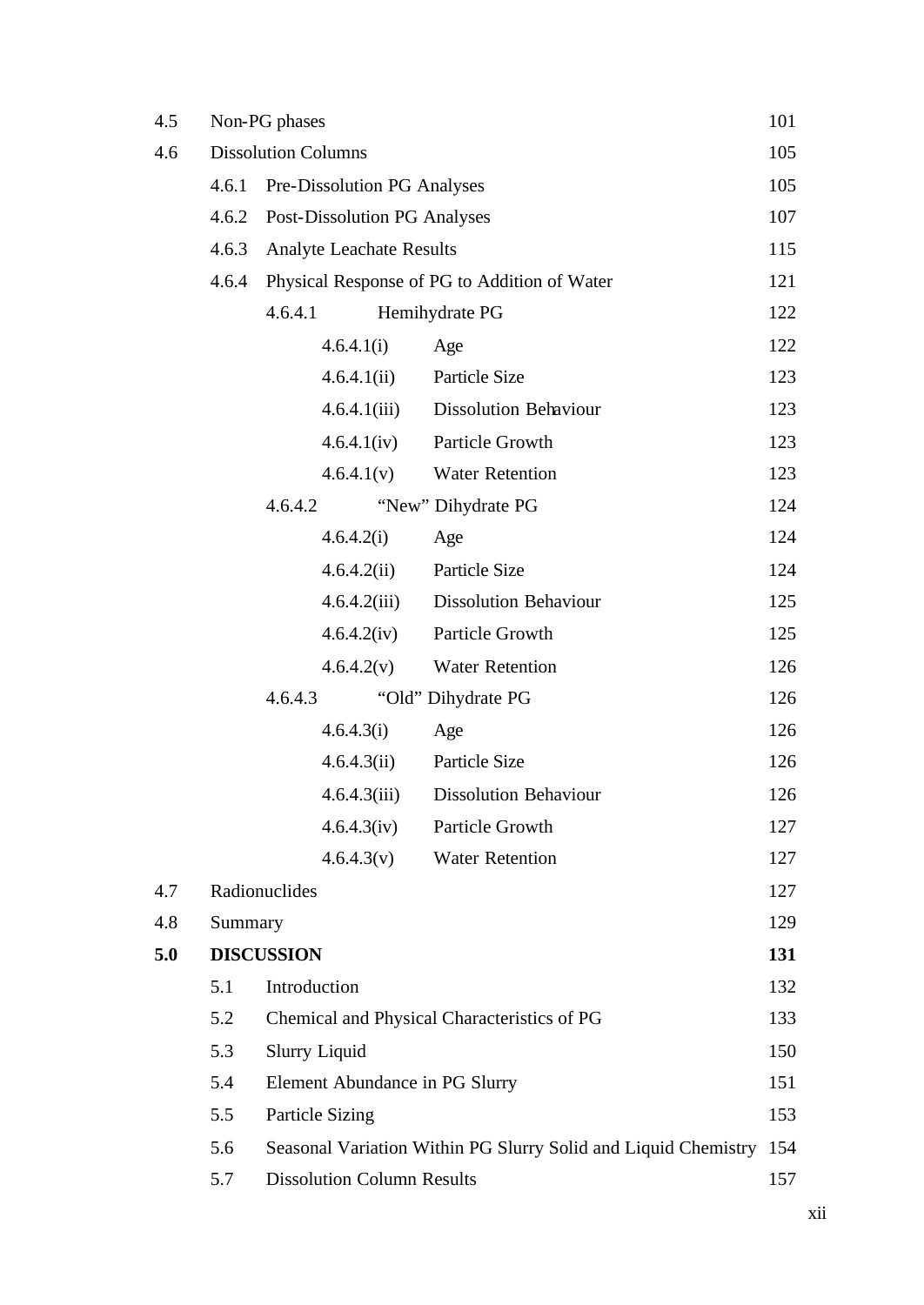| 7.0 |      | <b>BIBLIOGRAPHY</b>                      | 206 |
|-----|------|------------------------------------------|-----|
|     | 6.2  | Recommendations                          | 205 |
|     | 6.1  | Conclusions                              | 198 |
| 6.0 |      | <b>CONCLUSIONS AND RECOMMENDATIONS</b>   | 197 |
|     | 5.10 | Summary                                  | 195 |
|     | 5.9  | Potential for Use of PG as Mine Backfill | 163 |
|     | 5.8  | Radionuclides                            | 161 |

# **8.0 APPENDICES**

|                            | Appendix 1. PG Slurry Sampling Results                                                                                                                                      | 223        |
|----------------------------|-----------------------------------------------------------------------------------------------------------------------------------------------------------------------------|------------|
| Appendix 2.                | Phosphoric Acid Plant Daily Log Sheets, PG<br><b>Slurry Sampling</b>                                                                                                        | 245        |
| Appendix 3.                | 2003 Sampling Sites For Metals and Radionuclides                                                                                                                            | 294        |
| Appendix 4.                | <b>Surveyed PG Stack Growth Rates</b>                                                                                                                                       | 296        |
| Appendix 5.<br>Appendix 6. | Results of DH PG Leaching Experiments carried out<br>By Environmental Geochemistry International for In-Pit<br>Disposal Trial<br>Approximate Pit Void Volumes: Calculations | 300<br>302 |
| Appendix 7.                | <b>Dissolution Columns</b>                                                                                                                                                  | 307        |
| Appendix 8.                | <b>PG Slurry Particle Sizing Results</b>                                                                                                                                    | 322        |
|                            | Appendix 9. PG Microprobe Reports                                                                                                                                           | 324        |
|                            | Appendix 10. XRF Standards and Reproducibility Data                                                                                                                         | 334        |
|                            | Appendix 11. Independent Analysis of Slurry Sample PG008A<br>Undertaken by Sietronics Pty. Limited, September 2004                                                          | 336        |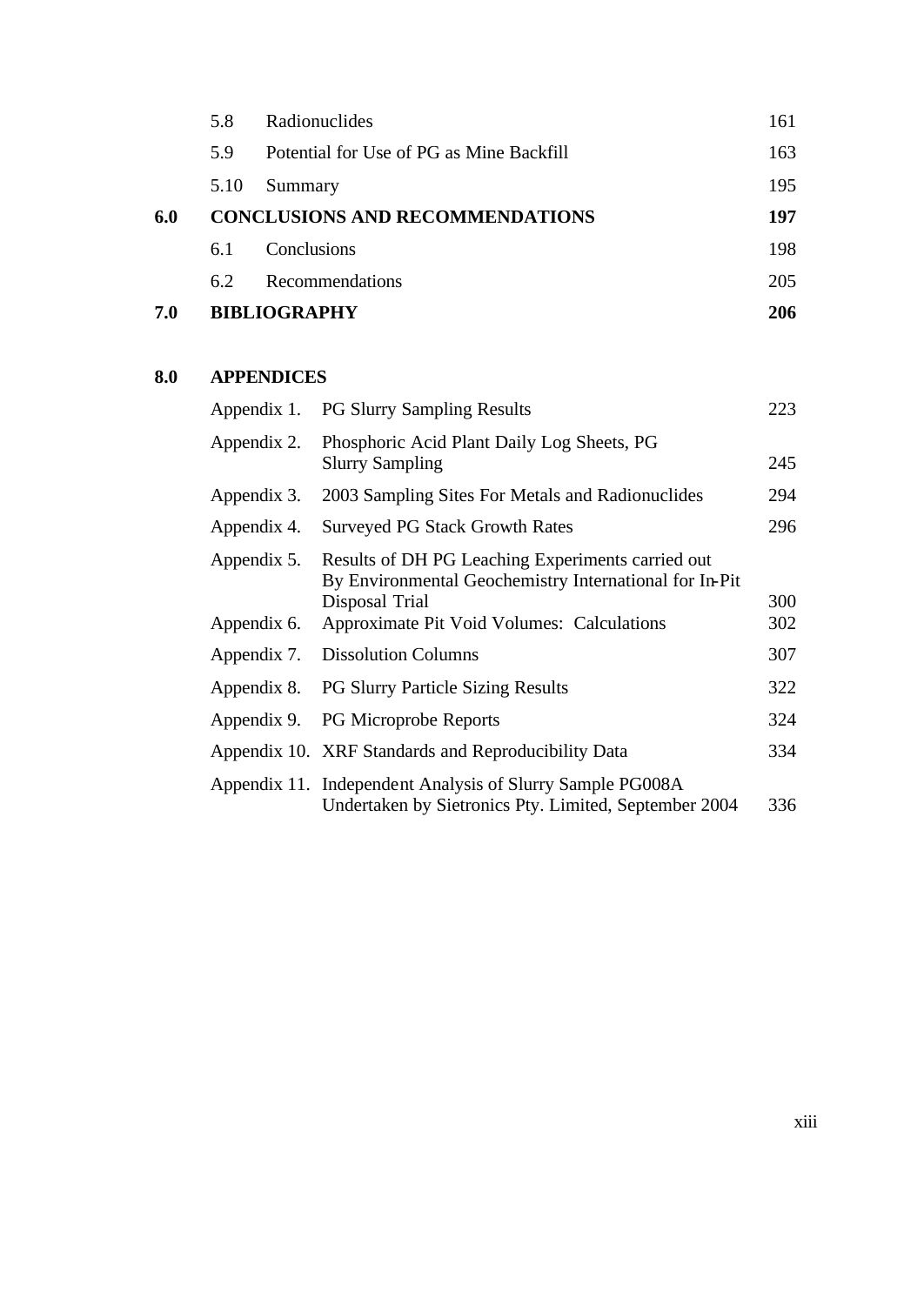## **List of Tables**

| Table 2.1   | Duchess Embayment stratigraphy at Phosphate Hill                                                 |     |
|-------------|--------------------------------------------------------------------------------------------------|-----|
|             | (after Russell and Trueman 1971)                                                                 | 21  |
| Table 2.2   | Diagenetic and weathering paragenesis for the MCPM                                               |     |
|             | (from Hough 2003).                                                                               | 26  |
| Table 2.3   | Average element analyses, Phosphate Hill DAP and MAP.                                            | 43  |
| Table 4.1   | Average Quantified Mineralogy, PG slurry. Note: only one                                         |     |
|             | sample contained Heulandite. Type chemical formulae taken from                                   |     |
|             | Deer <i>et al.</i> 1992. The specification of $CaSO4$ .2H <sub>2</sub> O+.0.5H <sub>2</sub> O is |     |
|             | the total of standard dihydrate gypsum plus dihydrate with                                       |     |
|             | additional partial or complete molecules of water attached to it.                                |     |
|             | ? Type chemical formulae for the three known mica                                                |     |
|             | species (Hough 2004, Mascini 2001)                                                               | 73  |
| Table 4.2   | Summary of results of physical parameters measured                                               |     |
|             | in PG slurry (liquid phase). Note: only one turbidity                                            |     |
|             | measurement was available for PG011.                                                             | 74  |
| Table 4.3   | Summary of major element results, PG slurry                                                      |     |
|             | (liquid phase).                                                                                  | 75  |
| Table 4.4   | Summary of trace element results, PG slurry (liquid phase).                                      | 76  |
| Table 4.5   | Summary of XRF major results, PG slurry (solid phase).                                           | 78  |
| Table 4.6   | Summary of trace element results, PG slurry (solid phase).                                       | 79  |
| Table 4.7   | Summary of average PG particle sizing results (sizes in                                          |     |
|             | microns). $n = 24$ .                                                                             | 82  |
| Table 4.8   | Summary of major element results, DH PG.                                                         | 91  |
| Table 4.9   | Summary of trace element results, DH PG.                                                         | 92  |
| Table 4.10  | Summary of average quantified mineralogy, DH PG.                                                 |     |
|             | *The specification of $CaSO_4.2H_2O+$ *.0.5H <sub>2</sub> O is the total of                      |     |
|             | standard dihydrate gypsum plus dihydrate with additional                                         |     |
|             | partial or complete molecules of water attached to it.                                           | 92  |
| Table 4.11  | Correlation coefficients for PG slurry solids – all elements.                                    | 97  |
| Table 4.12  | Major elements, HH PG $(n = 1)$                                                                  | 98  |
| Table 4.13  | Trace elements, HH PG $(n = 1)$                                                                  | 99  |
| Table 4.14. | Quantified mineralogy, HH PG. *The specification                                                 |     |
|             | of CaSO <sub>4</sub> .2H <sub>2</sub> O+*.0.5H <sub>2</sub> O is the total of standard dihydrate |     |
|             | gypsum plus dihydrate with additional partial or complete                                        |     |
|             | molecules of water attached to it. $(n = 1)$                                                     | 99  |
| Table 4.15  | Pre-dissolution major element analyses (XRF).                                                    | 105 |
| Table 4.16  | Pre-dissolution minor element analyses (XRF).                                                    | 106 |
| Table 4.17  | Pre-dissolution quantified mineralogy. The specification of                                      |     |
|             | $CaSO4$ .2H <sub>2</sub> O+*.0.5H <sub>2</sub> O is the total of standard dihydrate              |     |
|             | gypsum plus dihydrate with additional partial or complete                                        |     |
|             | molecules of water attached to it.                                                               | 106 |
| Table 4.18  | Post-dissolution major element analyses (XRF).                                                   | 107 |
| Table 4.19  | Post-dissolution minor element analyses (XRF).                                                   | 108 |
| Table 4.20  | Post-dissolution quantified mineralogy. *The specification                                       |     |
|             | of $CaSO_4.2H_2O+*.0.5H_2O$ is the total of standard dihydrate                                   |     |
|             | gypsum plus dihydrate with additional partial or complete                                        |     |
|             | molecules of water attached to it.                                                               | 108 |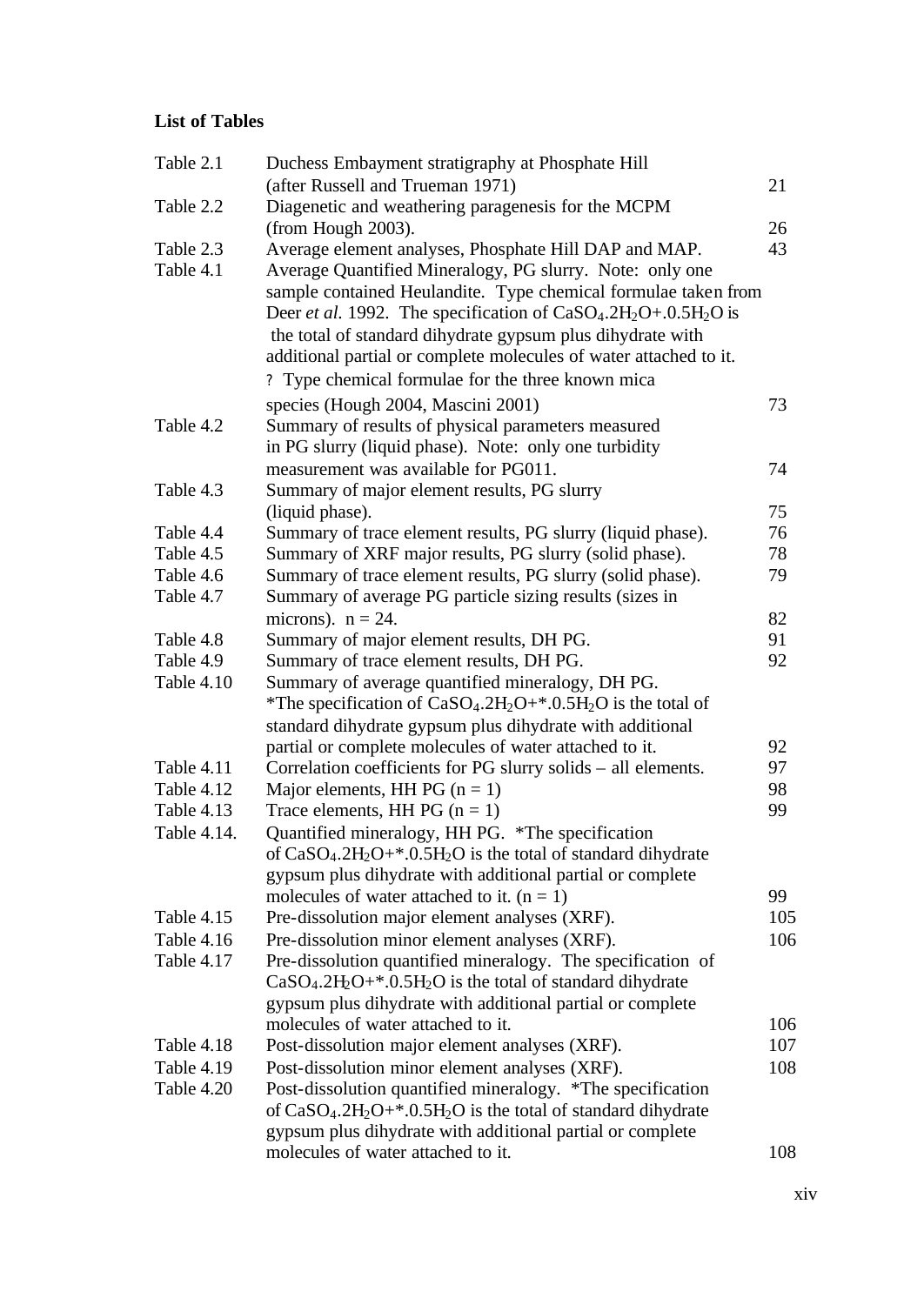| Table 4.21. | Quantified mineralogy changes, from the pre- to the post-dissolution<br>stage, for new and old DH and HH columns. *This result is |     |
|-------------|-----------------------------------------------------------------------------------------------------------------------------------|-----|
|             | almost certainly wrong, probably due to mis-identification of                                                                     |     |
| Table 4.22. | the gypsum species.<br>Major element changes, from the pre- to the post-dissolution                                               | 111 |
|             |                                                                                                                                   |     |
|             | stage, for new and old DH and HH columns.                                                                                         | 112 |
| Table 4.23. | Water retention rates of PG columns                                                                                               | 122 |
| Table 5.1.  | Characteristics of natural gypsum, average global PG and                                                                          |     |
|             | Phosphate Hill PG (partly derived from Ardaman 2000,                                                                              |     |
|             | Faure 1998, Rutherford et al. 1994, Deer et al. 1992).                                                                            |     |
|             | *Mica includes identified species muscovite, glauconite and                                                                       |     |
|             | paragonite (refer Section 4). ? Undigested phosphorite is due to                                                                  |     |
|             | the self-limiting reaction between apatite and $H_2SO_4$ which                                                                    |     |
|             | leaves phosphorite particles coated in gypsum.                                                                                    | 134 |
| Table 5.2.  | Typical major element composition (%) for Florida DH and                                                                          |     |
|             | HH, Iraqi DH, other Australian DH PG and Phosphate Hill HH                                                                        |     |
|             | and DH (average XRF results from this study), compared to                                                                         |     |
|             | natural gypsum. (partly adapted from Khalil et al. 1990,                                                                          |     |
|             | Kouloheris 1980, and Beretka 1980. Note: none of these                                                                            |     |
|             | papers specify the analytical technique used).                                                                                    | 135 |
| Table 5.3.  | Some examples of average sedimentary phosphorite chemistry                                                                        |     |
|             | (after Abed and Amireh 1999; Becker 1989; Deshmukh 1978;                                                                          |     |
|             | EFMA 2000; Flicoteaux and Lucas 1984; Ilyin and Ratnikova                                                                         |     |
|             | 1981; Lucas and Prevot 1981; McLellan et al. 1985a; McLellan                                                                      |     |
|             | et al. 1985b; Nathan 1984; Sommerville 2003b; Wurzburger                                                                          |     |
|             | 1968; Yang and Guo 2000). Phosphate Hill averages derived                                                                         |     |
|             | from the Phosphate Hill drilling database as at February 2004                                                                     |     |
|             | (lithium metaborate analytical technique). *Fluoride derived                                                                      |     |
|             | from samples of rock filter cake entering Reactor 1A and                                                                          |     |
|             | analysed internally using ICP.                                                                                                    | 137 |
| Table 5.4.  | Trace elements in PG (ppm) produced from different                                                                                |     |
|             | rock phosphate sources (after Rutherford et al. 1994)                                                                             |     |
|             | compared to Phosphate Hill PG from this study.                                                                                    | 146 |
| Table 5.5.  | Comparison of sample PG011 with average slurry, leach                                                                             |     |
|             | column and total DH XRF analyses (%). *All DH excludes                                                                            |     |
|             | PG011.                                                                                                                            | 149 |
| Table 5.6.  | Comparison of quantified mineralogy for sample PG011                                                                              |     |
|             | with average slurry, leach column and total DH XRD analyses (%).                                                                  |     |
|             | *The specification of $CaSO_4.2H_2O+$ *.0.5H <sub>2</sub> O is the total of                                                       |     |
|             | standard dihydrate gypsum plus dihydrate with additional                                                                          |     |
|             | partial or complete molecules of water attached to it.                                                                            |     |
|             | ❖All DH excludes PG011.                                                                                                           | 150 |
| Table 5.7.  | Uranium Analyses, Phosphate Hill and Foreign Ore                                                                                  |     |
|             | (Brown et al. 2000, Becker 1989)                                                                                                  | 162 |
| Table 5.8   | Average water chemisty, Duchess Embayment Aquifer.                                                                                | 173 |
| Table 5.9   | Average water chemisty, Ordovician calcareous sediments.                                                                          |     |
|             | NB: all major and trace element results are from filtered samples.                                                                | 174 |
| Table 5.10  | Modelled (simple mixing) effects of leachate contamination within the                                                             |     |
|             | Duchess Embayment Aquifer, including major elements.                                                                              | 180 |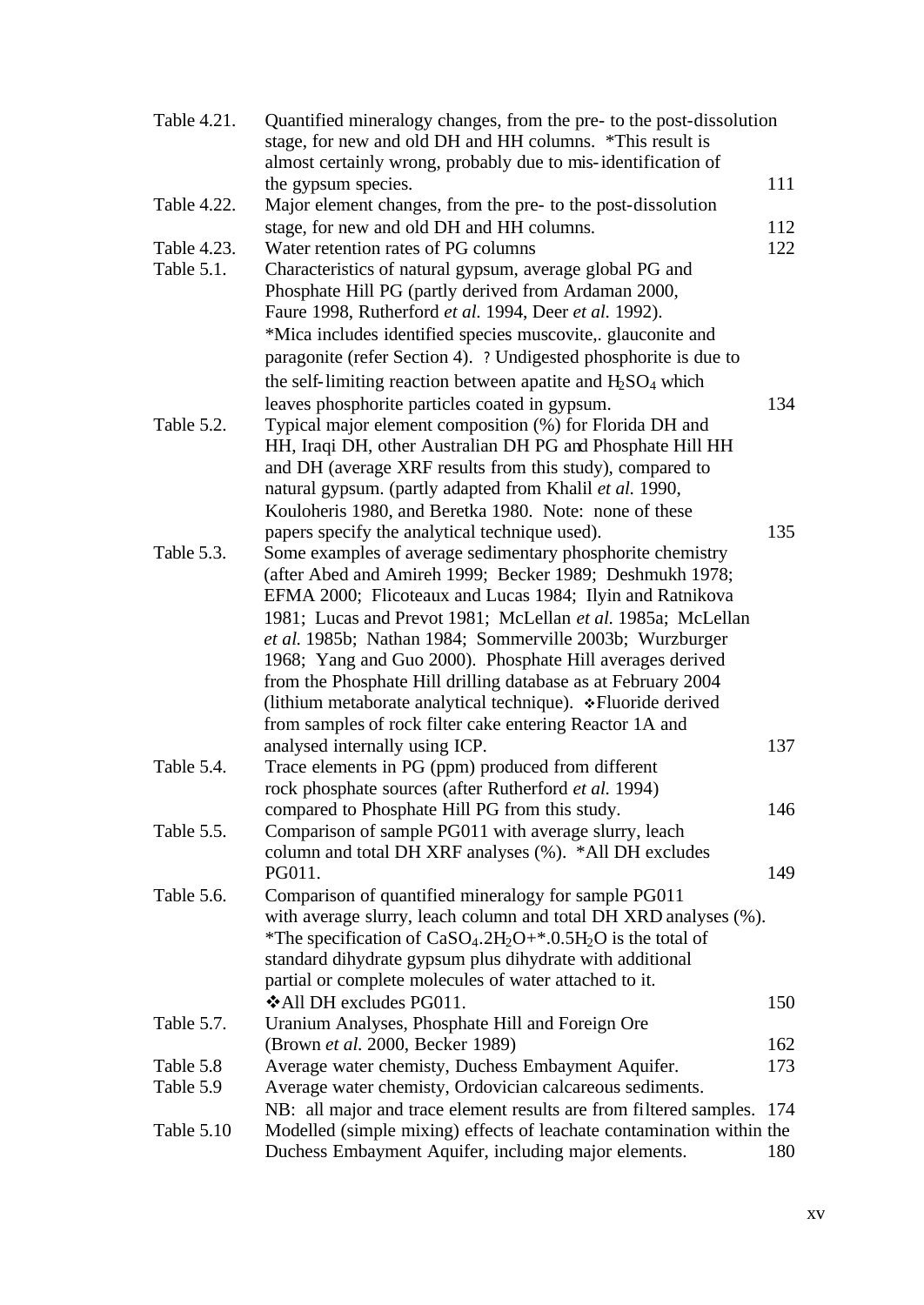| Table 5.11  | Modelled (simple mixing) effects of leachate contamination within |     |
|-------------|-------------------------------------------------------------------|-----|
|             | the Duchess Embayment Aquifer, secondary elements.                |     |
|             | All measurement in mg/litre.                                      | 180 |
| Table 5.12  | Guidelines for Livestock Drinking Water – Trigger Values          |     |
|             | (adapted from ANZECC 2000)                                        | 183 |
| Table 5.13. | Changes to pH as a result of leachate/groundwater                 |     |
|             | mixing using logarithms.                                          | 184 |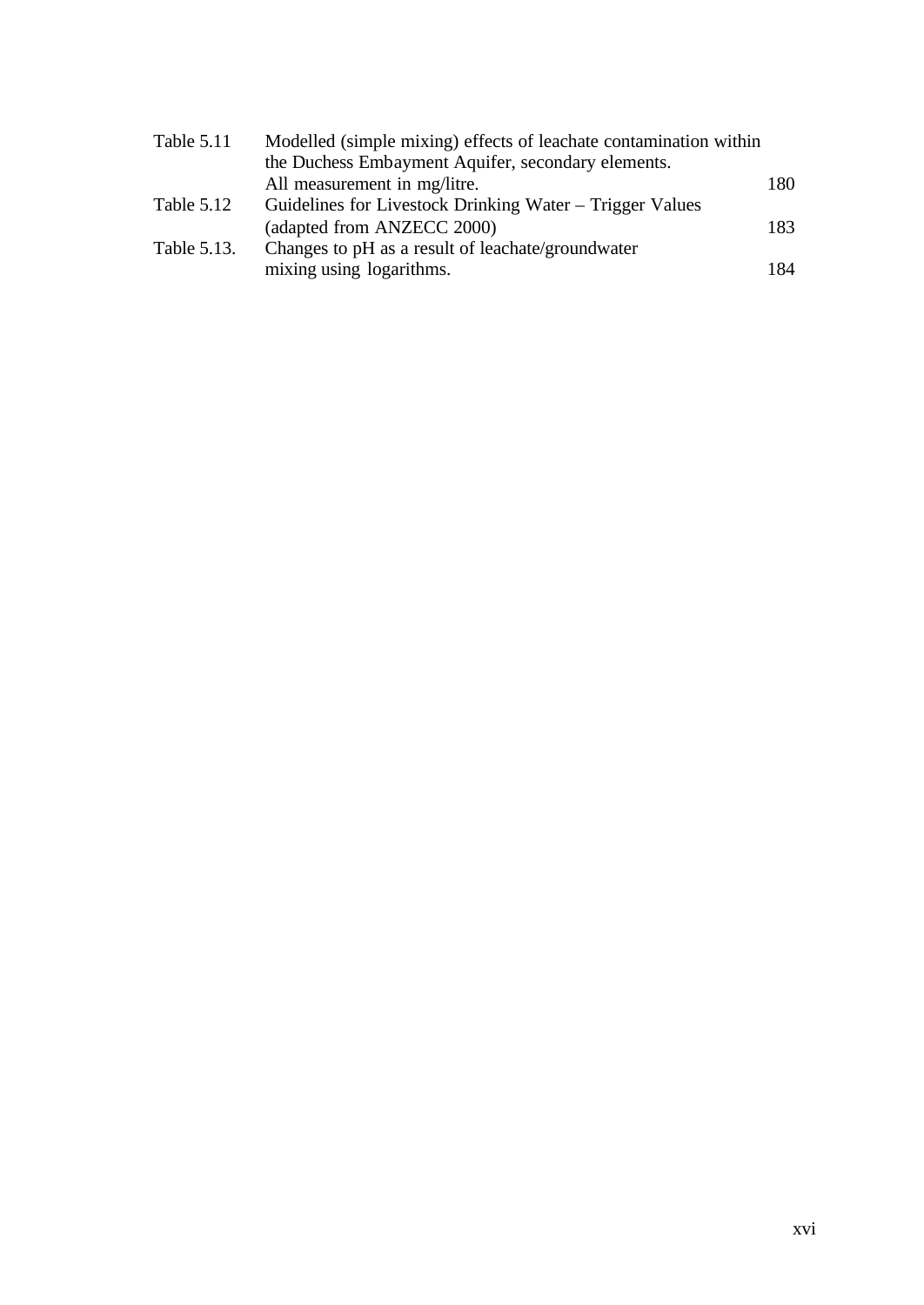# **List of Figures**

| Figure 1.1    | Location of Phosphate Hill (from Passmore and Berry 2002).                                                                   | 9  |
|---------------|------------------------------------------------------------------------------------------------------------------------------|----|
| Figure 1.2    | Graph of monthly rainfall in the Phosphate Hill area,                                                                        |    |
|               | 1975-2003. The cyclical nature of the seasons (wet and dry)                                                                  |    |
|               | is evident.                                                                                                                  | 10 |
| Figure 2.1    | Regional setting of the Georgina Basin (from Hough 2003).                                                                    |    |
|               | The area shown on figure 2.2 is that outlined above in red                                                                   | 15 |
| Figure 2.2    | Regional geological setting for the eastern phosphogenic                                                                     |    |
|               | deposits of the Georgina Basin (after Rogers and Keevers 1976)                                                               | 16 |
| Figure 2.3    | Geological map of the Burke River Outlier showing phosphate                                                                  |    |
|               | deposits (after Russell and Trueman 1971). The railway line now                                                              |    |
|               | extends to the Phosphate Hill operation from Duchess.                                                                        | 17 |
| Figure 2.4    | Geology of the Duchess Embayment (from Rogers and                                                                            |    |
|               | Crase 1979)                                                                                                                  | 19 |
| Figure 2.5    | Major structural elements of the Duchess Embayment (from                                                                     |    |
|               | Russell and Trueman 1971)                                                                                                    | 20 |
| Figure 2.6    | Cross-section of exploration trench showing typical mining                                                                   |    |
|               | sequence, Phosphate Hill (north and central zones). Inca Shale                                                               |    |
|               | (overburden), Monastery Creek Phosphorite Member (ore,                                                                       |    |
|               | divided into 10 units of variable grade) and Lower Siltstone                                                                 |    |
|               | Member (footwall). After Rogers and Crase 1979.                                                                              | 22 |
| Figure 2.7    | Stratigraphic Column of the Monastery Creek Phosphorite                                                                      |    |
|               | Member as displayed in Figure 2.6, showing typical grades                                                                    |    |
|               | for $P_2O_5$ , $Fe_2O_3$ and $A_2O_3$ per Unit.                                                                              | 27 |
| Figure 2.8    | Outline of the Duchess Embayment Aquifer (geology after Russell                                                              |    |
|               | and Trueman 1971). The main body of the aquifer is contained                                                                 | 29 |
| Figure 2.9.   | within the siliceous facies of the BCF outlined in purple.<br>Phosphate Hill production bore field as at June 2004. Coloured |    |
|               | $contours = hanging wall mRL, dashed green line = projected$                                                                 |    |
|               | final Galah Pit outline. Black line $=$ approximate position of                                                              |    |
|               | Mehaffey Creek Fault. North is to the top of the page.                                                                       |    |
|               | Fertilizer plant and slimes dam east of Mehaffey Creek Fault,                                                                |    |
|               | Galah Pit to the west. Image from Berry pers. comm 2004.                                                                     | 30 |
| Figure 2.10   | Phosphate Hill mining process flow chart (from WMCF                                                                          |    |
|               | Intranet live production pages).                                                                                             | 34 |
| Figure 2.11   | Phosphate Hill beneficiation plant process flow chart (from                                                                  |    |
|               | WMCF Intranet live production pages).                                                                                        | 35 |
| Figure 2.12   | Phosphate Hill phosphoric acid plant process flow chart                                                                      |    |
|               | (from WMCF Intranet live production pages).                                                                                  | 37 |
| Figure 2.13   | Phase diagram controlling gypsum species formation in                                                                        |    |
|               | phosphoric acid plants (from Gobbitt and van Ede 2004).                                                                      | 39 |
| Figure 2.14   | Phosphate Hill ammonia plant process flow chart (from WMCF)                                                                  |    |
|               | Intranet live production pages). Hot processing side in the                                                                  |    |
|               | upper half of the diagram, cold in the lower half.                                                                           | 40 |
| Figure 2.15   | Phosphate Hill granulation plant process flow chart                                                                          |    |
|               | (from WMCF Intranet live production pages)                                                                                   | 42 |
| Figure $2.16$ | Mt Isa sulphuric acid plant process flow chart (from WMCF)                                                                   |    |
|               | Intranet live production pages)                                                                                              | 44 |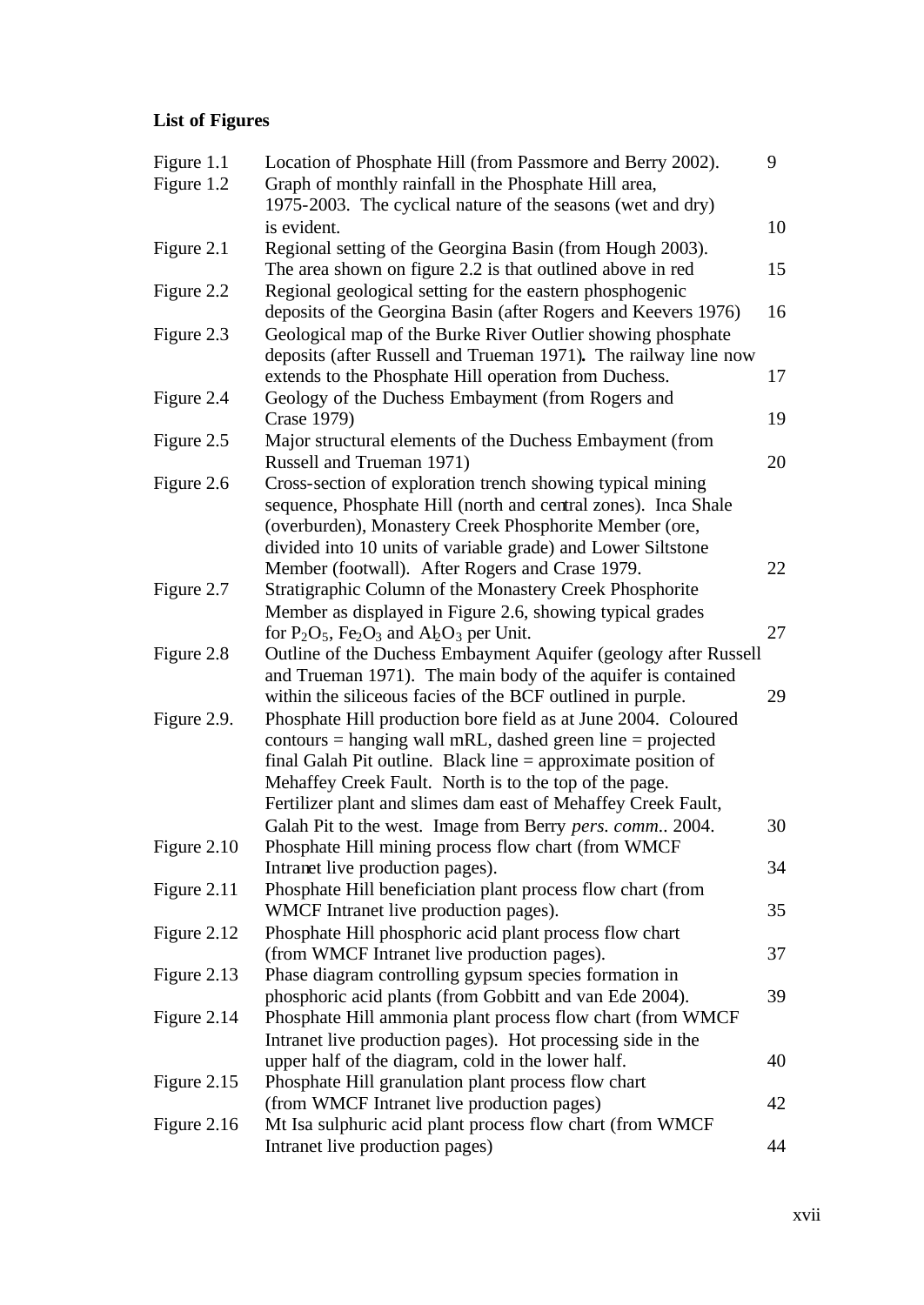| Figure 2.17     | Phosphate Hill PG stack process flow chart (from WMCF)                          |     |
|-----------------|---------------------------------------------------------------------------------|-----|
|                 | Intranet live production pages).                                                | 47  |
| Figure 2.18     | Schematic of PG wet-stack construction method as used                           |     |
|                 | at Phosphate Hill (adapted from Ardaman 1999)                                   | 48  |
| Figure 3.1      | Schematic of field leach columns (not to scale).                                | 59  |
| Figure 3.2      | Actual vs. average monthly rainfall over the field leach                        |     |
|                 | column trial period, August 2000 to July 2001.                                  | 61  |
| Figure 3.3      | Schematic of laboratory leach columns (not to scale).                           | 63  |
| Figure 4.1      | Major element relative abundance, PG slurry (ppm).<br>$n = 24$ for both phases. | 80  |
| Figure 4.2      | Trace element relative abundance, PG Slurry (ppm).                              |     |
|                 | $n = 24$ for both phases.                                                       | 81  |
| Figure 4.3      | Beneficiation and phosphoric acid plant feed grades at PG                       |     |
|                 | slurry sampling dates. Pink $=$ raw rock into beneficiation plant               |     |
|                 | (mean of 3 samples taken over 24 hours on each sampling date);                  |     |
|                 | $Blue = crushed$ and washed rock filter cake into PAP reactor                   |     |
|                 | 1A (mean of 7 samples over 24 hours on each sampling date).                     |     |
|                 | ICP data from WMCF PIMS database                                                | 83  |
| Figure 4.4      | Quantified mineralogy trends (all gypsum species) over 12                       |     |
|                 | month slurry sampling period. $n = 24$ . Blue is the total of                   |     |
|                 | all gypsum species in a given sample; pink is the mean of                       |     |
|                 | all samples over the 12 month period; green and brown $=$                       |     |
|                 | $+\prime$ - two standard deviations of the mean.                                | 84  |
| Figure 4.5      | XRF trends for $SiO2$ over 12 month slurry (solids) sampling                    |     |
|                 | period. $n = 24$ Blue = total SiO <sub>2</sub> in each sample. Pink is the      |     |
|                 | mean of all samples over the 12 month period; green and                         |     |
|                 | brown $= +/-$ two standard deviations of the mean.                              | 84  |
| Figure 4.6      | Solids content of slurry samples. $n = 24$                                      | 86  |
| Figure 4.7      | Comparison of gypsum species (quantitative mineralogy) in                       |     |
|                 | slurry over the 12 month sampling period.                                       | 87  |
| Figure 4.8      | XRF solid phase trends for Pb over 12 month slurry sampling period.             |     |
|                 | $n = 24$ . Blue = ppm Pb in monthly sample; pink = mean of all                  |     |
|                 | samples over 12 month sampling period; purple and puce $=$                      |     |
|                 | $+\prime$ - 1standard deviation of the mean; green $= +2$ standard              |     |
|                 | deviations of the mean.                                                         | 88  |
| Figure 4.9      | ICP liquid phase trends for Pb over 12 month slurry sampling                    |     |
|                 | period. $n = 24$ . Blue = Pb in monthly sample; pink = mean of                  |     |
|                 | all samples over 12 month sampling period; green and brown $=$                  |     |
|                 | $+\prime$ - 2 standard deviations of the mean.                                  | 88  |
| Figure $4.10$ . | ICP liquid phase trends for Cd over 12 month slurry sampling                    |     |
|                 | period. $n = 24$ . Blue = Cd in monthly sample; pink = mean                     |     |
|                 | of all samples over 12 month sampling period; green and brown $=$               |     |
|                 | $+\prime$ - 2 standard deviations of the mean.                                  | 89  |
| Figure 4.11     | pH trends (averaged for each month) in PG slurry over 12                        |     |
|                 | month sampling period. $n = 24$ .                                               | 90  |
| Figure $4.12$ . | Energy dispersive spectra examples – bulk of sample (DH).                       | 96  |
| Figure 4.13     | Energy dispersive spectra – quartz grains.                                      | 96  |
| Figure 4.14     | Energy dispersive spectra examples $-$ Cr-Fe grains.                            | 96  |
| Figure 4.15     | Pre- and post-dissolution $SiO2$ content (XRF), all columns.                    | 109 |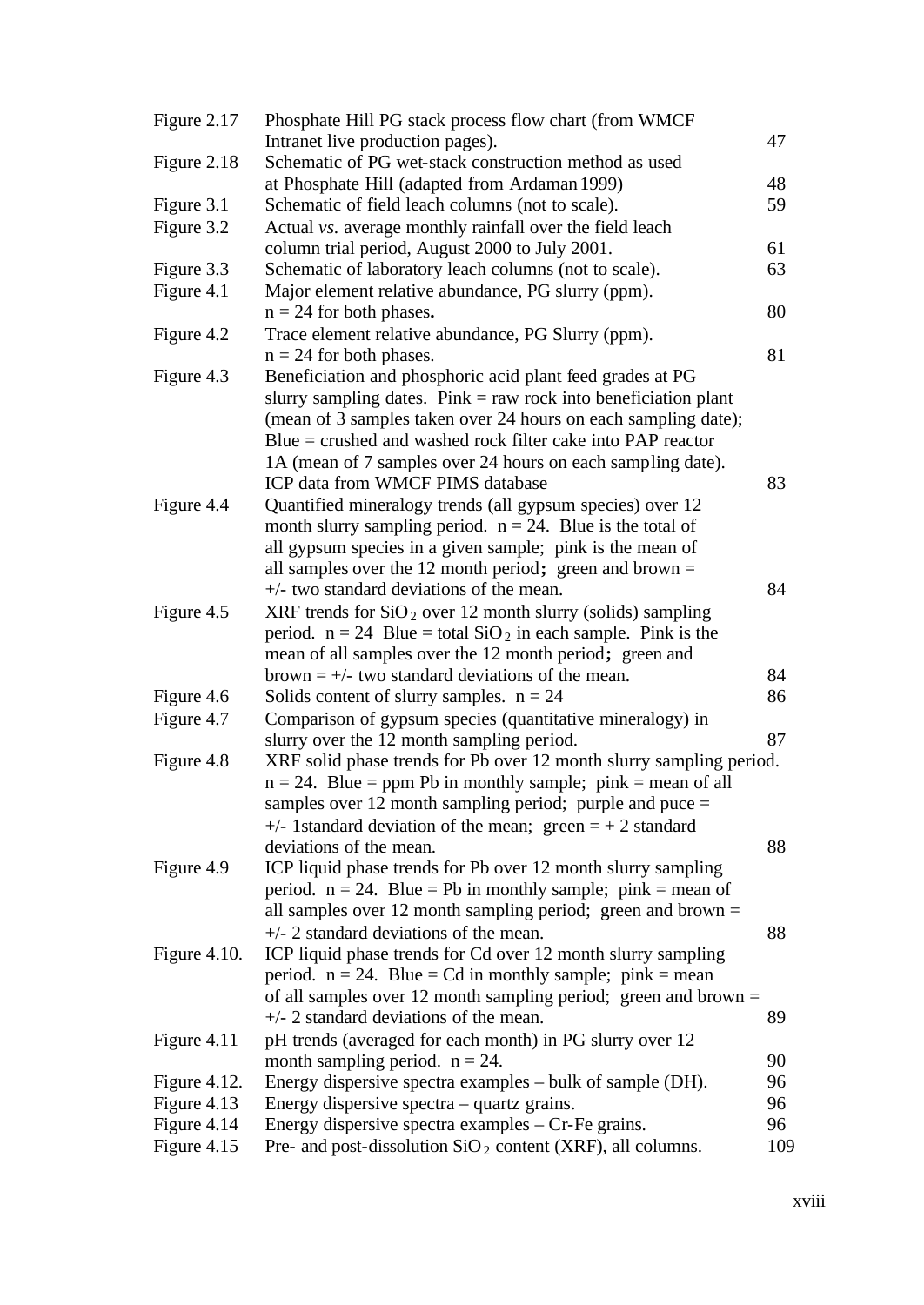| Figure 4.16                | Pre- and post-dissolution bassanite (CaSO <sub>4</sub> .0.5H <sub>2</sub> O) content<br>(XRD), all columns. | 109        |
|----------------------------|-------------------------------------------------------------------------------------------------------------|------------|
| Figure 4.17                | Pre- and post-dissolution DH (CaSO <sub>4</sub> .2H <sub>2</sub> O) content (XRD),                          |            |
|                            | all columns.                                                                                                | 110        |
| Figure 4.18                | Pre- and post-dissolution anhydrite (CaSO <sub>4</sub> ) content (XRD),                                     |            |
|                            | all columns.                                                                                                | 111        |
| Figure 4.19a               | Primary major element content (XRF), pre- and                                                               |            |
|                            | post-dissolution, all columns.                                                                              | 112        |
| Figure 4.19b               | Secondary major element content (XRF), pre- and                                                             |            |
|                            | post-dissolution, all columns.                                                                              | 113        |
| Figure 4.20a               | Primary trace element content (XRF), pre- and                                                               |            |
|                            | post-dissolution, all columns.                                                                              | 114        |
| Figure 4.20b               | Secondary trace element content (XRF), pre- and                                                             |            |
|                            | post-dissolution, all columns.                                                                              | 115        |
| Figure 4.21                | pH trends in leachate, all columns.                                                                         | 116        |
| Figure 4.22                | Conductivity trends in leachate, all columns.                                                               | 116        |
| Figure 4.23                | Phosphorous and silica trends in leachate, all columns.                                                     | 117        |
| Figure 4.24                | Major element trends in leachate, hemihydrate column.                                                       | 118        |
| Figure 4.25                | Major element trends in leachate, freshly-deposited                                                         |            |
|                            | DH column.                                                                                                  | 118        |
| Figure 4.26                | Major element trends in leachate, aged DH column.                                                           | 119        |
| Figure 4.27                | Trace element trends in leachate, HH column.                                                                | 120        |
| Figure 4.28                | Trace element trends in leachate, freshly deposited DH column.                                              | 120        |
| Figure 4.29                | Trace element trends in leachate, aged DH column.                                                           | 121        |
| Figure 4.30<br>Figure 4.31 | Radionuclide trends, PG slurry solid phase.<br>Radionuclide trends, PG slurry liquid phase.                 | 128<br>128 |
| Figure 5.1                 | XRD profile of sample PG008A. Sample amphibole peak is                                                      |            |
|                            | between 10 and 11 on the X-axis, SIROQUANT type                                                             |            |
|                            | amphibole peak is in red at 10.5.                                                                           | 141        |
| Figure 5.2                 | Comparison of major element results (XRF) in Phosphate                                                      |            |
|                            | Hill DH PG. Lilac $=$ mean of all crystalline DH PG sampled;                                                |            |
|                            | dark red = mean of all slurry solids; $c$ ream = mean of all                                                |            |
|                            | crystalline and slurry solids; green = PG011 solids.                                                        | 145        |
| Figure 5.3                 | Moisture retention in PG leach columns.                                                                     | 148        |
| Figure 5.4                 | PG Particle Size Distribution, average of all slurry samples.                                               | 153        |
| Figure 5.5                 | Trends in CaO, $SO_3$ , $P_2O_5$ and F (XRF) in PG solids over                                              |            |
|                            | 12 month slurry sampling period.                                                                            | 155        |
| Figure 5.6                 | Phosphoric Acid Plant efficiency chart over slurry sampling                                                 |            |
|                            | period.                                                                                                     | 155        |
| Figure 5.7                 | pH vs. EC trends during leaching period for HH and DH PG.                                                   | 158        |
| Figure 5.8                 | Example of major element trends during leaching period,                                                     |            |
|                            | HH and DH PG.                                                                                               | 158        |
| Figure 5.9                 | Example of trace element trends, PG leachate.                                                               | 159        |
| Figure 5.10                | Radionuclide trends, PG leachate.                                                                           | 162        |
| Figure 5.11.               | Height of gypsum stack phreatic surface versus time (from                                                   |            |
|                            | Kleinschmidt 1990). Recharge rate is the equivalent of                                                      |            |
|                            | 12.7cm/year. The starting point (y-axis) is the equivalent of the                                           |            |
|                            | highest level expected to be attained by Cell 4 at Phosphate Hill                                           |            |
|                            | $(-70m)$ .                                                                                                  | 164        |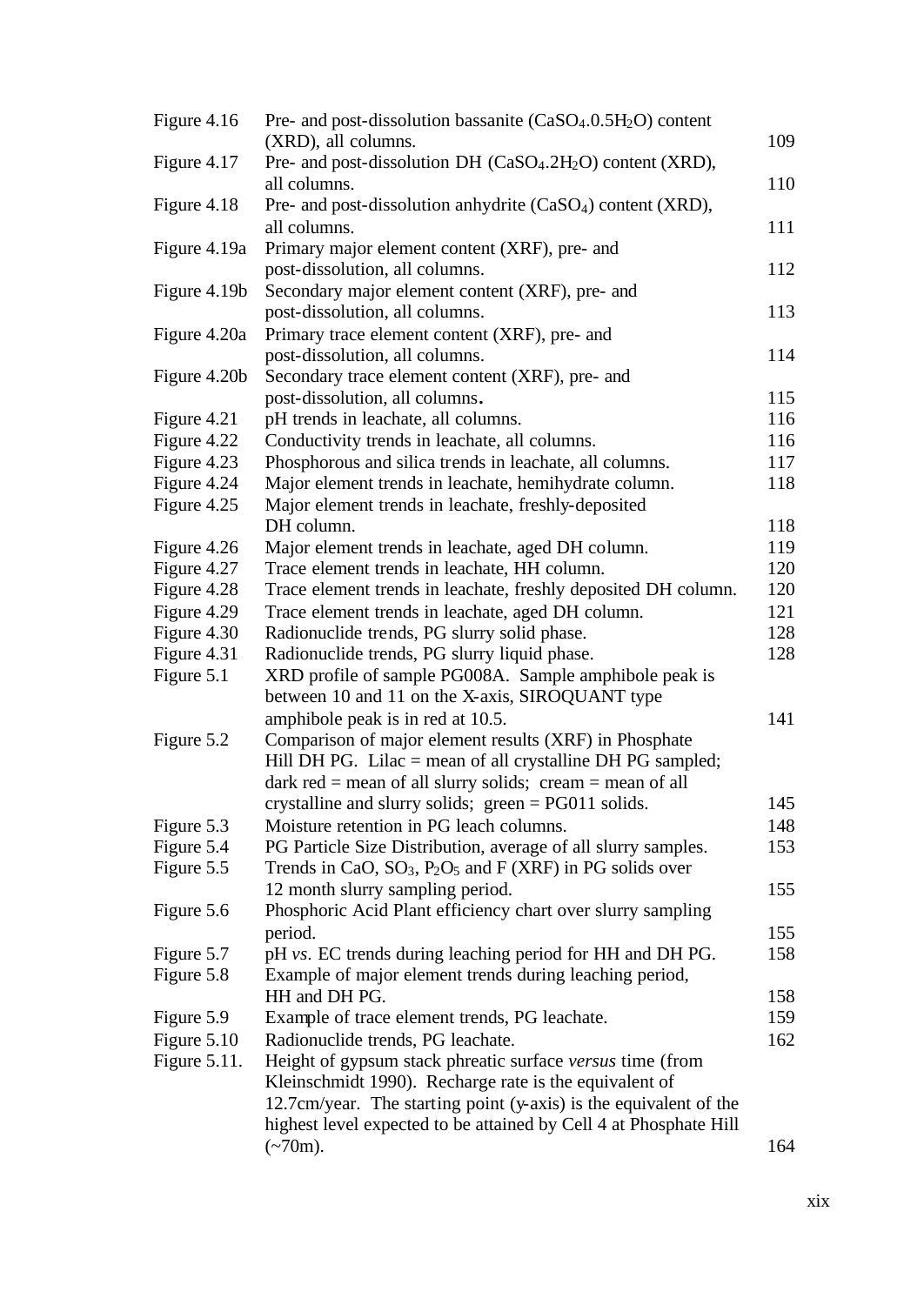| Figure 5.12  | Current mining voids, Phosphate Hill. The coloured                       |     |
|--------------|--------------------------------------------------------------------------|-----|
|              | lined represent the modelled SWL drawdown (3-month intervals)            |     |
|              | at current pumping rates until early 2006. Future mining areas           |     |
|              | (post 2009) will move into the submerged zone between                    |     |
|              | Brolga and Magpie and north and east of both Corella and Jabiru.         |     |
|              | $A - A1$ represents the cross-section presented in Figure 5.13. $B - B1$ |     |
|              | represents the eastern end of the cross-section presented in             |     |
|              | Figure 5.17.                                                             | 171 |
| Figure 5.13  | South-North long-section along $93200E(A-A^1)$ . Larger                  |     |
|              | sampling intervals = 1m, smaller = $0.5$ m. Any PG used as fill          |     |
|              | in the final void would be subject to permanent inundation               |     |
|              | between the blue (final SWL) and brown (final pit floor) lines.          | 172 |
| Figure 5.14. | WMC risk analysis and ranking tables.                                    | 176 |
| Figure 5.15  | Cross-sectional representation of the WMCF aquifer numerical             |     |
|              | model. (From Dippel and Wharton 2003).                                   | 181 |
| Figure 5.16. | Illustration of probable solute transport paths defined by               |     |
|              | PMPath under the current pumping regime using the WMCF                   |     |
|              | numerical model. Fewer ticks $=$ faster flow.                            | 182 |
| Figure 5.17  | Geophysical cross-section, along 78000N, showing the                     |     |
|              | morphology of the thickest part of the DEA and the                       |     |
|              | groundwater's relationship to the BCF (green $=$ top of                  |     |
|              | MCPM, dotted line $=$ base of LSM) and local major                       |     |
|              | structures, lithological and facies changes. $B - B1$ represents the     |     |
|              | portion of the section shown on Figure 5.12. Base illustration           |     |
|              | from Golden pers. comm 2003, from NMR data obtained                      |     |
|              | during the 2002 aquifer definition program. Geology and                  |     |
|              | structure added by the author from drilling results and mapping.         |     |
|              | From Dippel and Golden, 2003.                                            | 186 |
| Figure 5.18  | Calcareous zone (green) within current resource boundary (red)           |     |
|              | and siliceous aquifer (blue). Current lease in purple, site              |     |
|              | geography in grey.                                                       | 191 |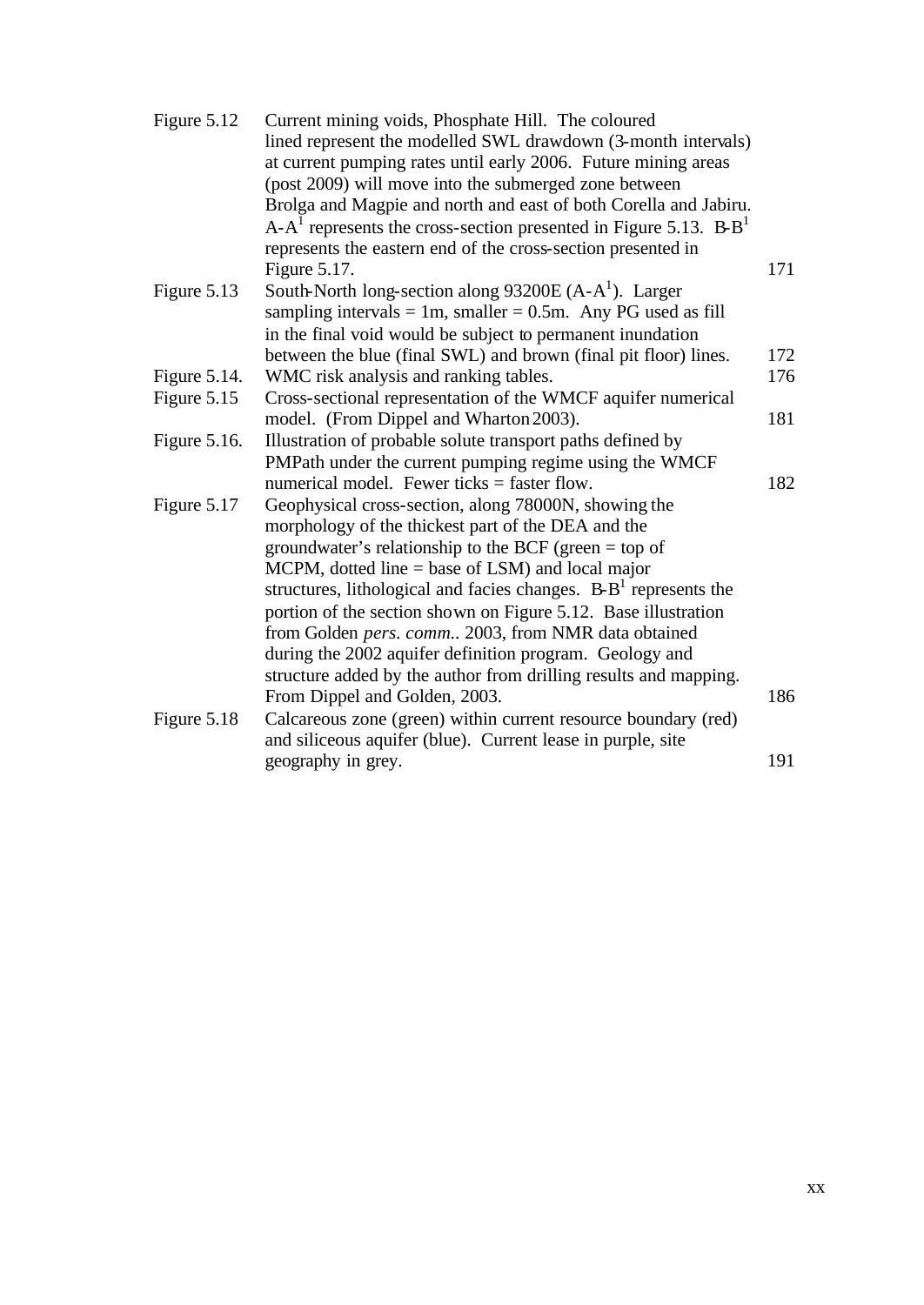# **List of Plates**

| Plate 1.1    | Fertilizer production facility, Phosphate Hill,                                                                      |          |
|--------------|----------------------------------------------------------------------------------------------------------------------|----------|
|              | November 2000                                                                                                        | cover    |
| Plate 1.2    | Phosphate Hill PG Stack (Cells 1 and 2), October 2000.                                                               | 1        |
| Plate 1.3    | A view of the Phosphate Hill area, looking north towards The                                                         |          |
|              | Monument and Mt Bruce. North-western slopes of Phosphate                                                             |          |
|              | Hill in the foreground with black soil plains in the centre                                                          |          |
|              | and typical low-moderate relief land forms on the horizon.                                                           | 10       |
| Plate 2.1    | Phosphate Hill PG Stack (Cells 1 and 2) and Re-slurry tank,                                                          |          |
|              | <b>March 2001.</b>                                                                                                   | 12       |
| Plate 2.2    | Weathered, siliceous MCPM, Galah pit, Phosphate Hill mine.                                                           |          |
|              | Dashed blue lines separate Units 3, 4 and 5. Note the increased                                                      |          |
|              | volume of siltstone and shale in lower grade Units 3 and 5                                                           |          |
|              | compared to almost pure phosphorite in Unit 4.                                                                       |          |
|              | $Ch =$ chert, IP = indurated phosphorite, FP = friable                                                               |          |
|              | phosphorite, $SS =$ siltstone, $Sh =$ shale.                                                                         | 23       |
| Plate 2.3    | Thin section of phosphate peloids with iron hydroxide (Fe)                                                           |          |
|              | contaminants and chert (Ch), plane polarised light (from                                                             |          |
|              | Hough 2003)                                                                                                          | 24       |
| Plate 2.4    | Thin section of collophane mudstone bed with radial                                                                  |          |
|              | features from possible microbial action (from Hough 2003).                                                           | 25       |
| Plate 2.5    | Glauconitisation in apatite peloid (from Hough 2003). Fe $=$                                                         |          |
|              | iron hydroxide inclusions within the apatite peloid. $Gl =$                                                          |          |
|              | glauconite; $Ap = Apatite$ .                                                                                         | 25       |
| Plate 2.6    | Footwall cleanup, Galah pit parcel 602, September 2003.                                                              |          |
|              | The 200 tonne excavator peels the ore (grey MCPM) from                                                               |          |
|              | the footwall (yellow LSM), following the contours of the                                                             |          |
|              | contact. Also visible in the background is the Inca Shale                                                            |          |
|              | overburden.                                                                                                          | 29       |
| Plate 2.7    | Partially recovered ROM stockpile 2. 4.5 lifts are visible                                                           |          |
|              | with a fifth obscured behind the rill at the base of                                                                 |          |
|              | the stockpile. Individual truck dumps that have been                                                                 |          |
|              |                                                                                                                      |          |
|              | flattened by a bulldozer are also visible (brown lines).                                                             |          |
|              | Stockpile construction is orthogonal to this face. Ore<br>affected by iron hydroxide alteration appears as orange in |          |
|              |                                                                                                                      | 30       |
| Plate 2.8    | the upper lifts.                                                                                                     |          |
|              | Phosphate Hill beneficiation plant, looking east from the                                                            |          |
|              | rail loadout hopper towards Galah North pit. The three                                                               |          |
|              | slurry holding tanks are off the photo to the right.                                                                 |          |
|              | $PJC = primary$ jaw crusher, $SCC = secondary$ cone crusher,                                                         |          |
|              | $TCC$ = tertiary cone crusher and drum scrubber, BM = ball mill.                                                     | 36       |
| Plate 2.9    | Phosphate Hill PAP looking north over beneficiation                                                                  |          |
|              | tertiary crusher. $RFB = rock$ slurry filtration belts,                                                              |          |
|              | $ART = acid$ reactor tanks, $GFF = gypsum$ filter belt floors,                                                       |          |
|              | $AST = acid storage tanks.$                                                                                          | 38       |
| Plate $2.10$ | Phosphate Hill ammonia plant.                                                                                        | 41<br>42 |
| Plate $2.11$ | Granulation plant and storage shed, Phosphate Hill.                                                                  |          |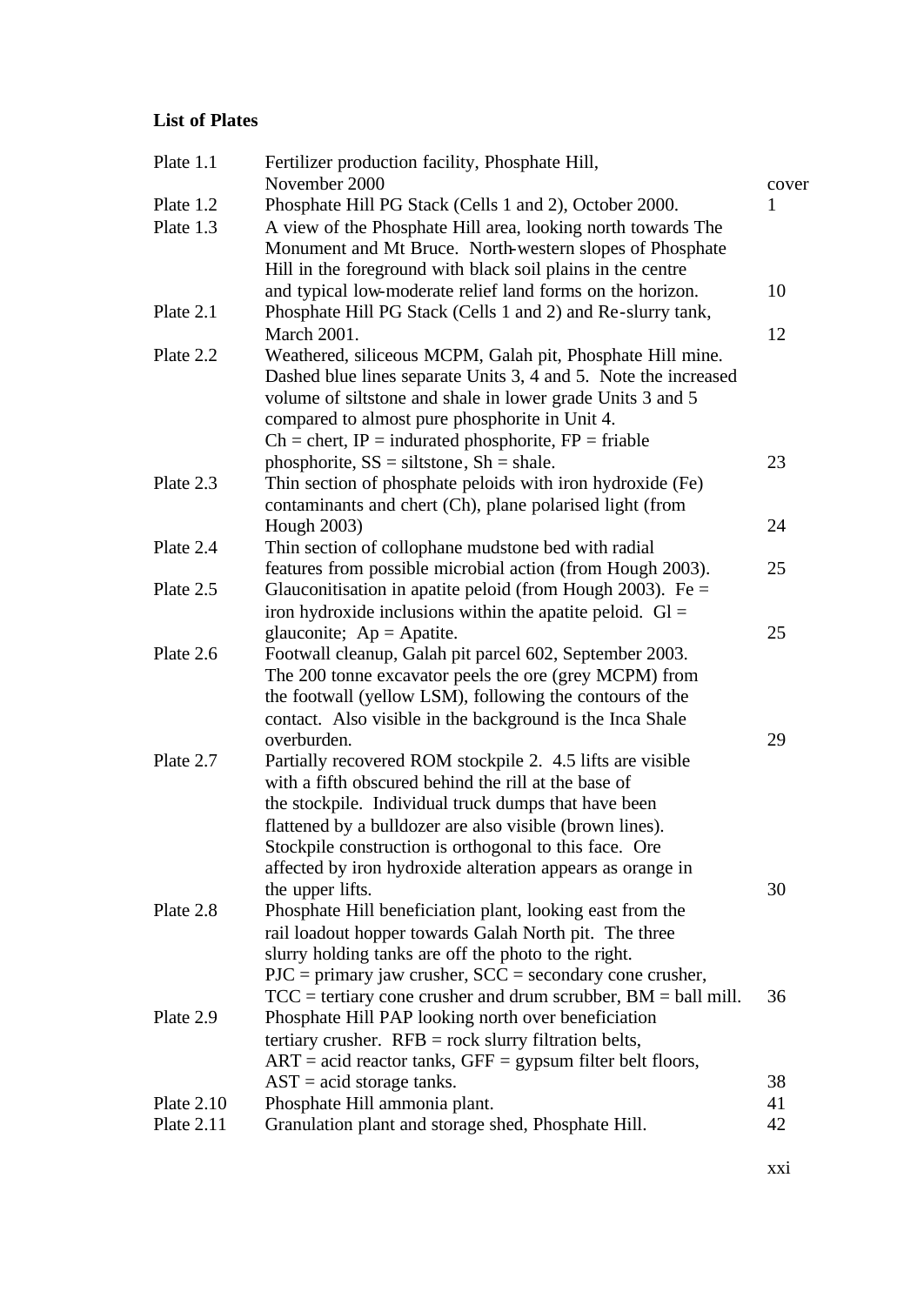| Plate 2.12.       | Mt Isa sulphuric acid plant (centre) with Xstrata copper           |     |
|-------------------|--------------------------------------------------------------------|-----|
|                   | smelter to the right. Acid storage tanks and rail load-out         |     |
|                   | facility on the left.                                              | 45  |
| <b>Plate 2.13</b> | Hemihydrate PG and acid process water being mixed in the           |     |
|                   | re-slurry tank. The black substance floating on the top is         |     |
|                   | believed to be of organic origin.                                  | 46  |
| Plate 2.14        | Long-arm excavator building rim ditch, Cell 1, October 2000.       |     |
|                   | Cell 2 is visible directly behind the excavator and the return     |     |
|                   | surge ditch is visible to the left.                                | 49  |
| Plate 3.1         | Phosphate Hill PG Stack (Cells 1 and 2) and Re-slurry Tank,        |     |
|                   | April 2002                                                         | 51  |
| Plate 3.2         | Re-slurry tank and launder discharging into Cell 1, October 2000.  | 54  |
| Plate 3.3         | Initial sample point: PG slurry discharging from the end of        |     |
|                   | the launder directly into the rim ditch.                           | 54  |
| Plate 3.4         | Sampling point: spigot discharging PG slurry into rim ditch.       | 55  |
| Plate 3.5         | Sampling point: HH PG being discharged from overland               |     |
|                   | conveyor into re-slurry tank.                                      | 57  |
| Plate 3.6         | Field leach columns in place, Galah North pit.                     | 60  |
| Plate 4.1         | Phosphate Hill PG Stack (Cells 1 and 2) and Re-slurry Tank.        |     |
|                   | Stack completed, September 2003                                    | 71  |
| Plate 4.2.        | (Left) Secondary electron image of typical DH PG morphology;       |     |
|                   | (right) Backscatter electron image of DH PG which shows            |     |
|                   | very little variation in the average chemistry of the grains       |     |
|                   | (freshly deposited DH sampled from top of stack)                   | 94  |
| Plate 4.3.        | Backscatter electron image of large quartz grain                   |     |
|                   | $(B - \text{dark grey})$ with gypsum $(A - \text{mid grey})$ and   |     |
|                   | Cr-Fe grains (C - white).                                          | 94  |
| Plate 4.4.        | (Left) Secondary electron image of DH PG cluster containing        |     |
|                   | angular quartz grains $(F)$ , fine gypsum+phosphorous+quartz $(E)$ |     |
|                   | and bulk gypsum (D) and (Right) large angular quartz clasts        |     |
|                   | (F) with matrix gypsum (D) (approximately 6-months old             |     |
|                   | DH sampled from within the stack).                                 | 95  |
| Plate 4.5.        | SEM image of DH PG from Ardaman (2000). Field of view              |     |
|                   | 15 microns.                                                        | 95  |
| Plate 4.6.        | Backscatter electron images of HH PG showing quartz                |     |
|                   | (dark grey), gypsum (mid-grey) and Cr-Fe grains                    |     |
|                   | (white – centre of picture) with energy dispersive spectra         |     |
|                   | for the latter.                                                    | 100 |
| Plate 4.7.        | SEM image of HH PG from Ardaman (2000).                            |     |
|                   | Field of view 15 microns.                                          | 101 |
| Plate 4.8.        | Backscatter electron image of quartz grain with inclusions of      |     |
|                   | Ca, P and Fe phases.                                               | 103 |
| Plate 4.9.        | Backscatter electron image of quartz grain with inclusions         |     |
|                   | of Fe, Mn phase.                                                   | 103 |
| Plate 4.10.       | Backscatter electron image of quartz grain with inclusions of      |     |
|                   | Ca, P phase and isolated barium sulphate crystal.                  | 104 |
| <b>Plate 4.11</b> | Element distribution map of sample GO-BS. Elements                 |     |
|                   | displayed separately. $CP =$ backscatter image of sample.          | 104 |
|                   |                                                                    |     |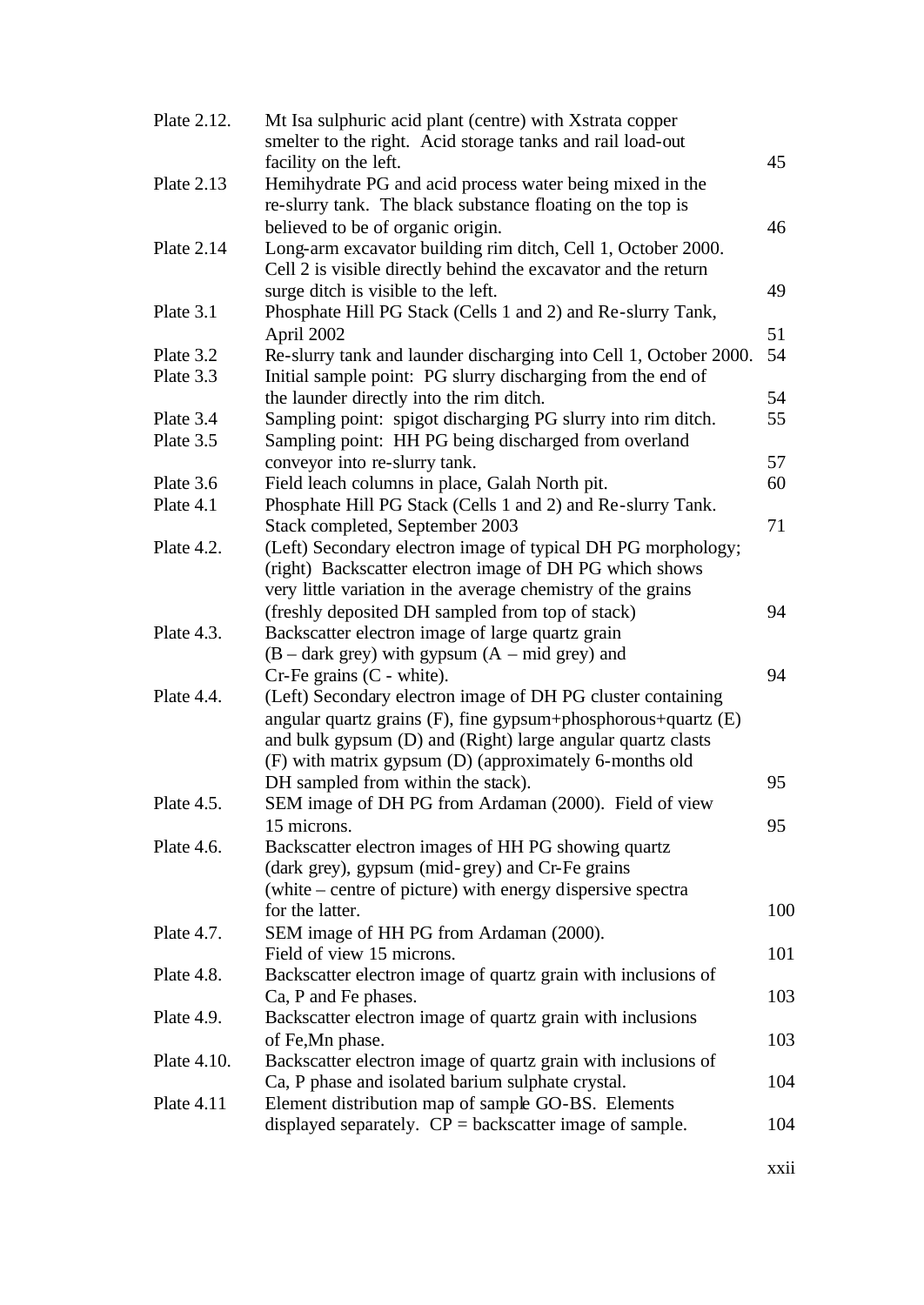| Plate $4.12$ | 30 tonne excavator sunk into perimeter dyke PG, Cell 1,                |     |
|--------------|------------------------------------------------------------------------|-----|
|              | Phosphate Hill, April 2000. The excavator body sank                    |     |
|              | until it was floating on the base of the cabin and the                 |     |
|              | bucket was also completely submerged in liquefied PG.                  | 125 |
| Plate 5.1    | Phosphate Hill PG Stack – Constructing Cell 4 (Cell 2)                 |     |
|              | behind), April 2003.                                                   | 131 |
| Plate 5.2    | Flooding in Galah Pit, <i>circa</i> 1975. The water is estimated to be |     |
|              | 8-10m deep along the right (eastern) side, becoming shallower          |     |
|              | to the left (west) and took several weeks to drain away.               | 168 |
| Plate 5.3    | Consolidation/shrinkage cracks developing in the top of                |     |
|              | Cells 1 and 2, Phosphate Hill, February 2004. The cracks               |     |
|              | are tens of metres long and 10-20cm wide. The height of                |     |
|              | the stack has dropped by about 1m in approximately six months.         | 178 |
| Plate 5.4    | Close-up of consolidation cracks in the centre of Plate 5.2. The       |     |
|              | surface crust that develops on the stack is clearly visible above the  |     |
|              | darker line and is 3-5cm thick.                                        | 179 |
| Plate 6.1    | Aerial Photo of Phosphate Hill PG Stacking Facilities                  |     |
|              | Cells 1 (south) to 4 (north), with Galah North pit and                 |     |
|              | fertilizer plant, 1 July 2003.                                         | 197 |
|              |                                                                        |     |